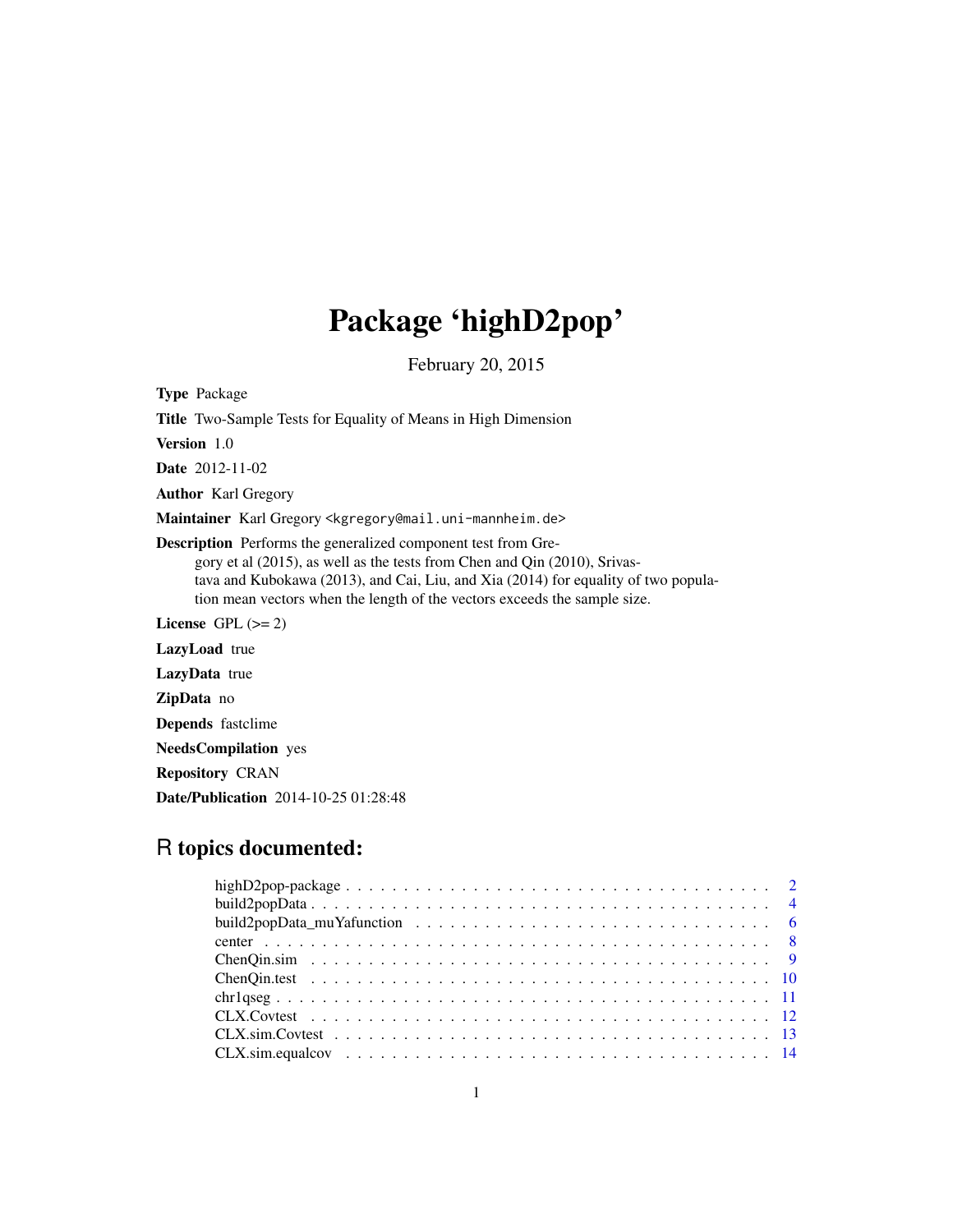<span id="page-1-0"></span>

highD2pop-package *Two-sample tests for equality of means in high dimension*

# **Description**

This package provides functions for the tests from Gregory et al. (2015), Chen and Qin (2010), Srivastava and Kubokawa (2013), and Cai, Liu, and Xia (2014) for the equal means hypothesis in the high-dimensional, two-population setting. These are used to test

$$
H_0: \boldsymbol{\mu}_1 = \boldsymbol{\mu}_2
$$

$$
H_1: \bm{\mu}_1 \neq \bm{\mu}_2
$$

when the number of components in the mean vectors exceeds the sample size, that is in the *largep-small-n* setting.

#### Details

| Package: | highD2pop     |
|----------|---------------|
| Type:    | Package       |
| Version: | 1.0           |
| Date:    | 2012-11-02    |
| License: | $GPL$ $(>=2)$ |

The functions [GCT.test](#page-20-1), [ChenQin.test](#page-9-1) and [SK.test](#page-26-1), [CLX.test.equalcov](#page-16-1) and [CLX.test.unequalcov](#page-17-1), accept n by p and m by p data matrices with sample data from the first and second populations and return test statistics and p-values for the null hypothesis of equal means. The [build2popData](#page-3-1) function simulates high-dimensional data in the two-population setting with specified sample sizes, numbers of components, covariance structure, etc., and the functions [GCT.sim](#page-18-1), [ChenQin.sim](#page-8-1), [SK.sim](#page-24-1), and [CLX.sim.Covtest](#page-12-1) return test statistic values and p-values for lists of simulated data sets generated by [build2popData](#page-3-1). The [CLX.Covtest](#page-11-1) function tests for equality of covariance matrices between the two populations with the test proposed in Cai, Liu, and Xia (2013). The GCT. test. missing is a version of the generalized component test which accomodates missing values and returns overall and componentwise missingness summaries. The functions [rdblepareto](#page-22-1) and [rgammashift](#page-23-1) gen-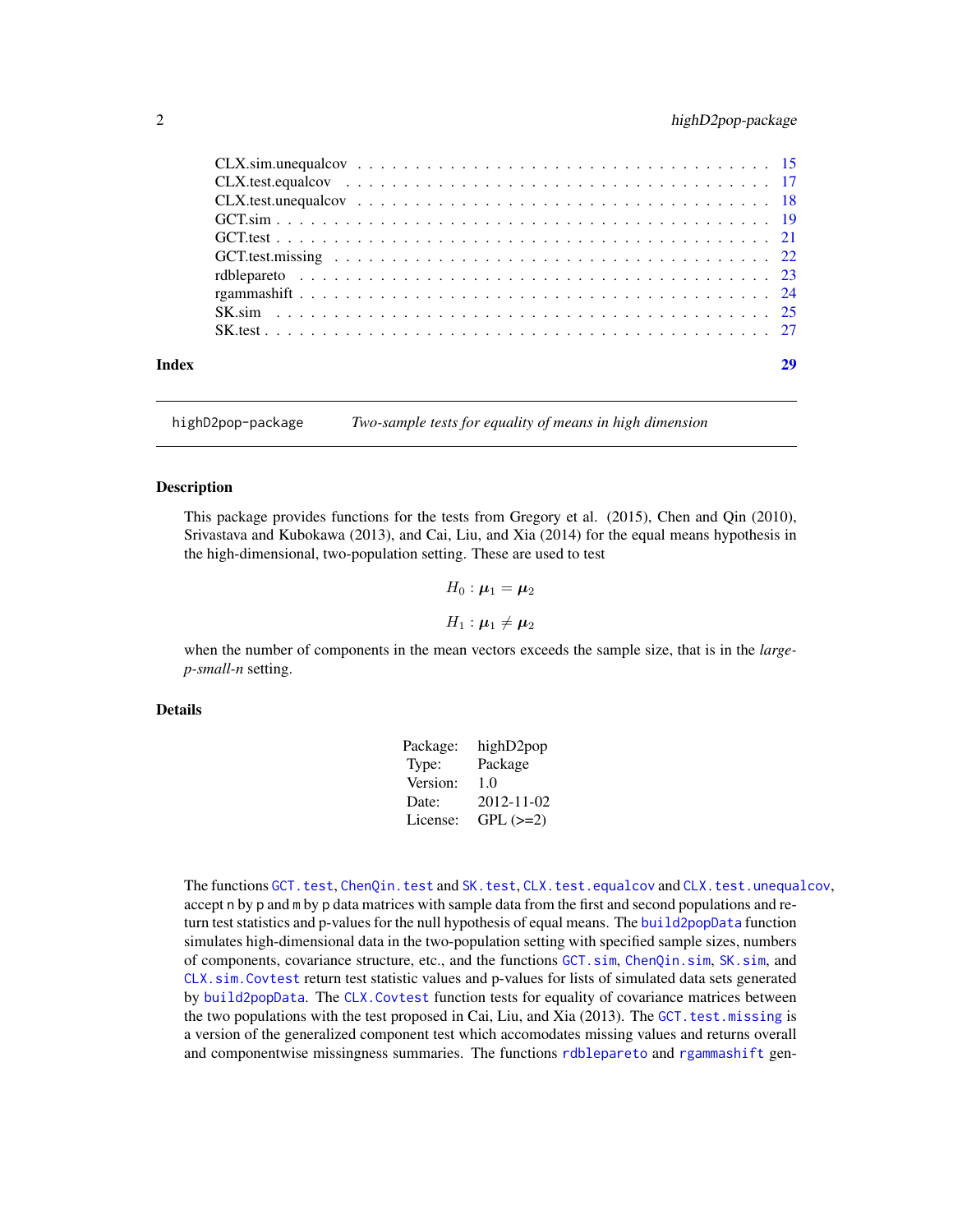# highD2pop-package 3

erate realizations from heavy-tailed and skewed distributions under which the relative performance of the four tests is of interest.

#### Author(s)

Karl Gregory Maintainer: Karl Gregory <kgregory@mail.uni-mannheim.de>

#### References

Cai, T., Liu, W. and Luo, X. (2011). A constrained l-1 minimization approach to sparse precision matrix estimation. *Journal of the American Statistical Association* 106, 594607.

Cai, T., Liu, W. and Xia, Y. (2013). Two-sample covariance matrix testing and support recovery. *Journal of the American Statistical Association* 108, 265277.

Cai, T. T., Liu, W. and Xia, Y. (2014). Two-sample test of high dimensional means under dependence. *J. R. Statist. Soc. B.*

Chen, X. S. and Qin, Y.L. (2010). A two sample test for high dimensional data with applications to gene-set testing. *The Annals of Statistics*. 38(2):808–835

Gregory, K., Carroll, R. J., Baladandayuthapani, V. and Lahiri, S. (2015). A two-sample test for equality of means in high dimension. *Journal of the American Statistician*, to appear

Hall, P. Jing, B. Y. and Lahiri, S. N. (1998). On the sampling window method for long-range dependent data. *Statistica Sinica* 8,1189–1204

Srivastava, M. S. and Kubokawa, T. (2013). Tests for multivariate analysis of variance in high dimension under non-normality. *Journal of Multivariate Analysis* 115, 204216.

```
data(chr1qseg)
```

```
impute<-function(x) { x[which(is.na(x))] <- mean(x,na.rm=TRUE)
return(x)
}
X <- apply(chr1qseg$X,2,impute)
Y <- apply(chr1qseg$Y,2,impute)
## on imputed data with no missing values:
ChenQin.test(X,Y)
GCT.test(X,Y,r=20,smoother="parzen")
SK.test(X,Y)
## on raw data with missing values:
GCT.test.missing(chr1qseg$X,chr1qseg$Y,r=20,smoother="parzen")
```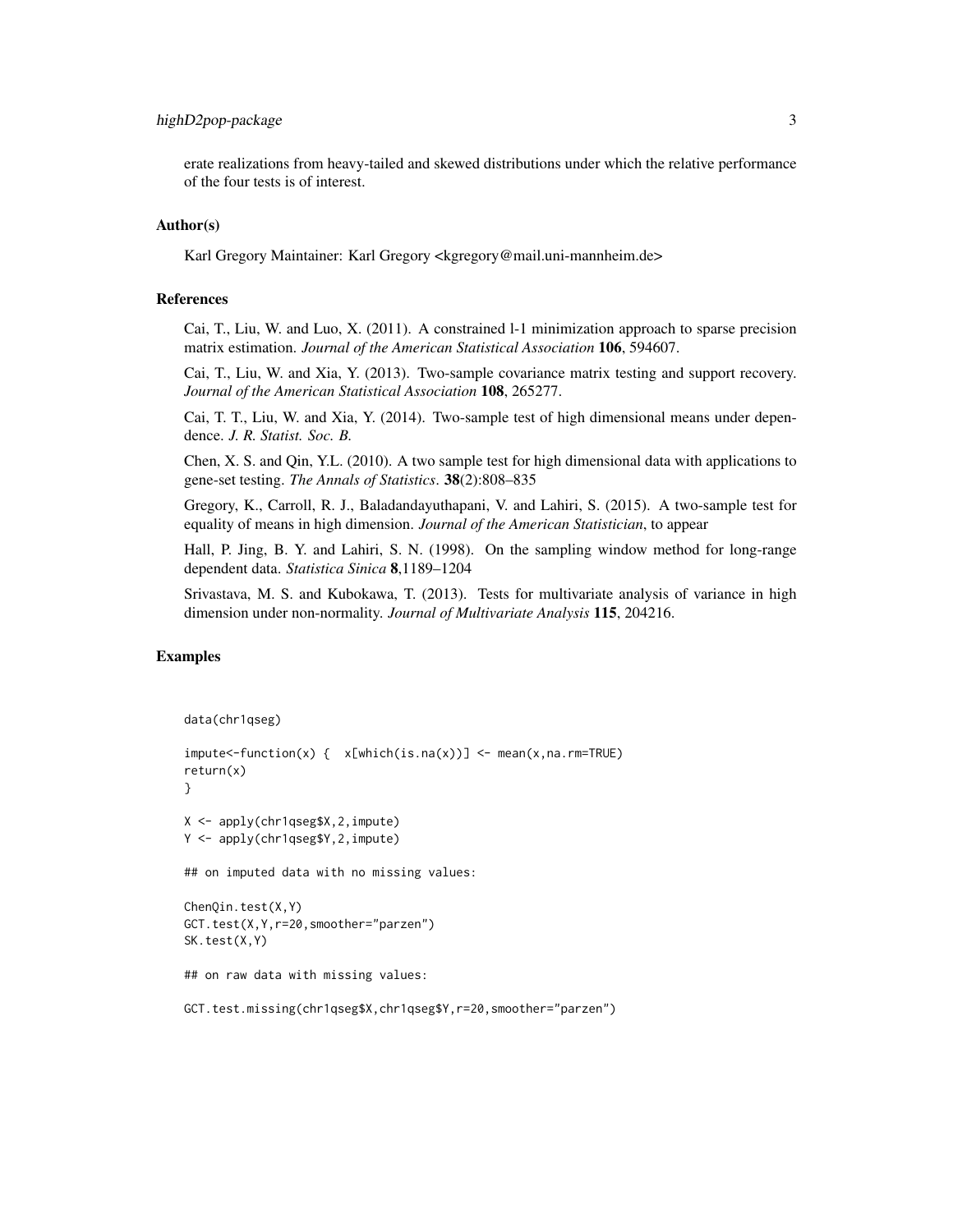# Description

Generates data from two populations with user-specified mean vectors, covariance structure, sample sizes, and dimension of each observation.

# Usage

```
build2popData(n, m, p, muX, muY, dep, commoncov, VarScaleY,
ARMAparms, LRparm, S = 1, innov = function(n, ...) rnorm(n, 0, 1),
heteroscedastic = FALSE, het.diag)
```
# Arguments

| n               | number of observations in sample one.                                                                                                                                                                                                           |
|-----------------|-------------------------------------------------------------------------------------------------------------------------------------------------------------------------------------------------------------------------------------------------|
| m               | number of observations in sample two.                                                                                                                                                                                                           |
| p               | number of components in each observation.                                                                                                                                                                                                       |
| muX             | p by 1 vector of component means for population one.                                                                                                                                                                                            |
| muY             | p by 1 vector of component means for population two.                                                                                                                                                                                            |
| dep             | dependence structure among the p components for both populations. Choices<br>are 'IND', 'ARMA', and 'LR'.                                                                                                                                       |
| commoncov       | a logical indicating whether populations one and two will have equal covariance<br>matrices. If FALSE, then the innovations used in generating the population two<br>data will be scaled by the square root of the value specifed in VarScaleY. |
| VarScaleY       | constant by which innovations are scaled in generating observations for sample<br>two when commoncov=FALSE.                                                                                                                                     |
| ARMAparms       | a list of the form list (coefs=list (ma=, ar=)) specifying the AR and MA<br>parameters to be used when dep='ARMA'.                                                                                                                              |
| LRparm          | value of the LR dependence parameter to be used when dep='LR'.                                                                                                                                                                                  |
| S               | the number of data sets to simulate.                                                                                                                                                                                                            |
| innov           | a function used to generate the innovations, such as innov=function( $n, \ldots$ ) rnorm( $n, \emptyset, 1$ ).                                                                                                                                  |
| heteroscedastic |                                                                                                                                                                                                                                                 |
|                 | a logical indicating whether the components will be scaled by the entries in the<br>diagonal matrix specified by het.diag=.                                                                                                                     |
| het.diag        | a p by p diagonal matrix, where the entries on the diagonal will be used to scale<br>the component standard deviations.                                                                                                                         |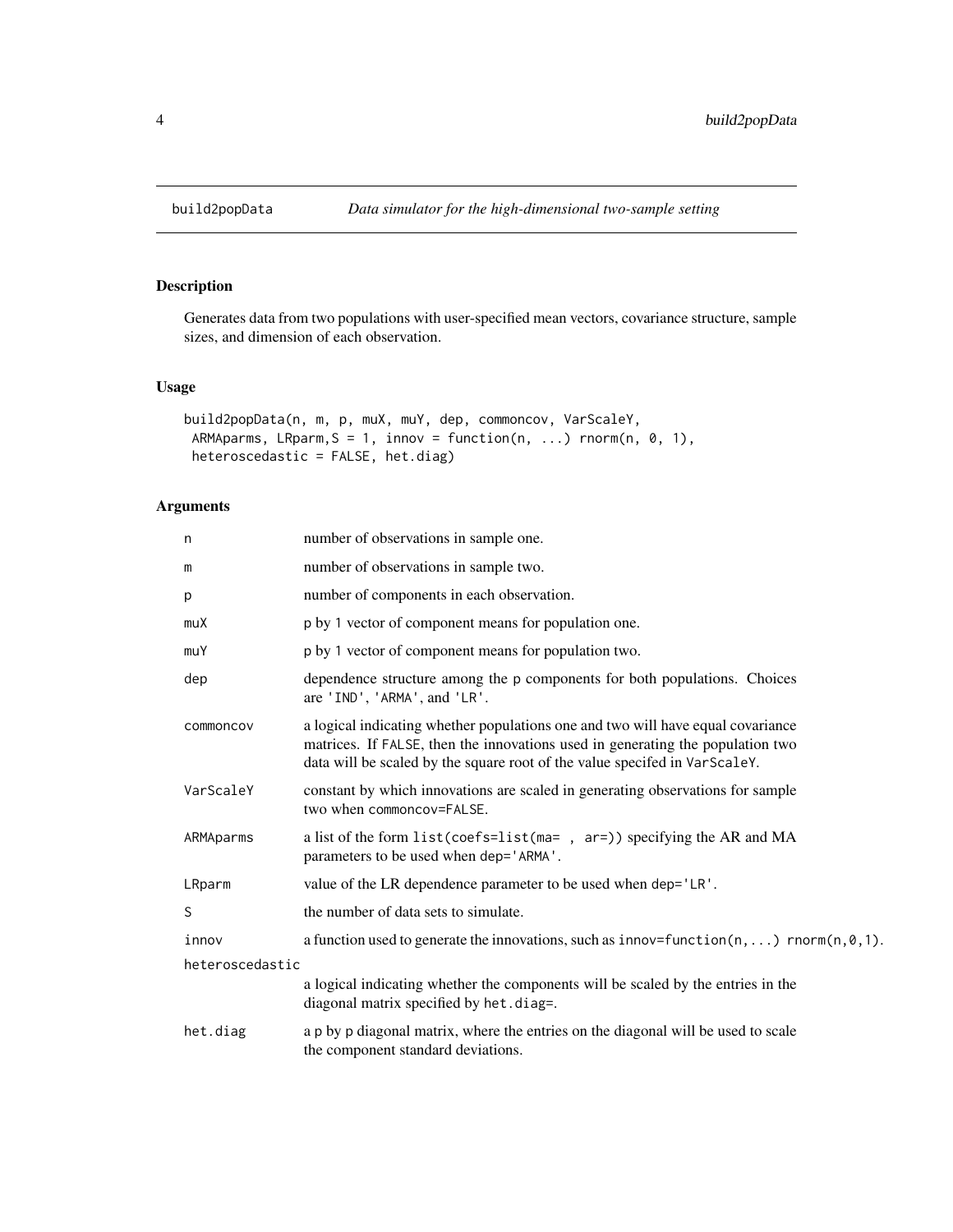# build2popData 5

# Value

A list of length S of lists, each containing

| X               | the n by p data matrix for sample one.                                 |
|-----------------|------------------------------------------------------------------------|
| Υ               | the m by p data matrix for sample two.                                 |
| n               | the number of observations in sample one.                              |
| m               | the number of observation in sample two.                               |
| p               | the number of components in each observation.                          |
| muX             | the mean vector for population one.                                    |
| muY             | the mean vector for population two.                                    |
| dep             | the dependence structure chosen for dep.                               |
| commoncov       | the value of commoncov used in the function call.                      |
| VarScaleY       | the scalar by which the variance of the population two data is scaled. |
| ARMAparms       | the list containing the specified ARMA parameters.                     |
| LRparm          | the long-range dependence parameter.                                   |
| S               | the number of simulated data sets.                                     |
| innov           | the function chosen to generate the innovations.                       |
| heteroscedastic |                                                                        |
|                 | logical indicating whether heteroscedastic=TRUE in the function call.  |
| het.diag        | the value of het. diag in the function call.                           |

# Author(s)

Karl Gregory <kgregory@mail.uni-mannheim.de>, <http://www.stat.tamu.edu/~kbgregory>.

# References

Hall, P. Jing, B. Y. and Lahiri, S. N. (1998). On the sampling window method for long-range dependent data. *Statistica Sinica* 8,1189–1204

```
## Not run:
DATA <-build2popData(
n = 15,
m = 20,
p = 500,
muX = rep(0,500),
muY = rep(0,500),
commoncov = FALSE,
VarscaleY = 2,
dep = "ARMA",
ARMAparms = list(coeffs=list(max-c(.2,.3)), arc(.4,-.1)),
LRparm = .75,
S = 25,innov = function(n, ...) rnorm(n, 0, 1),
```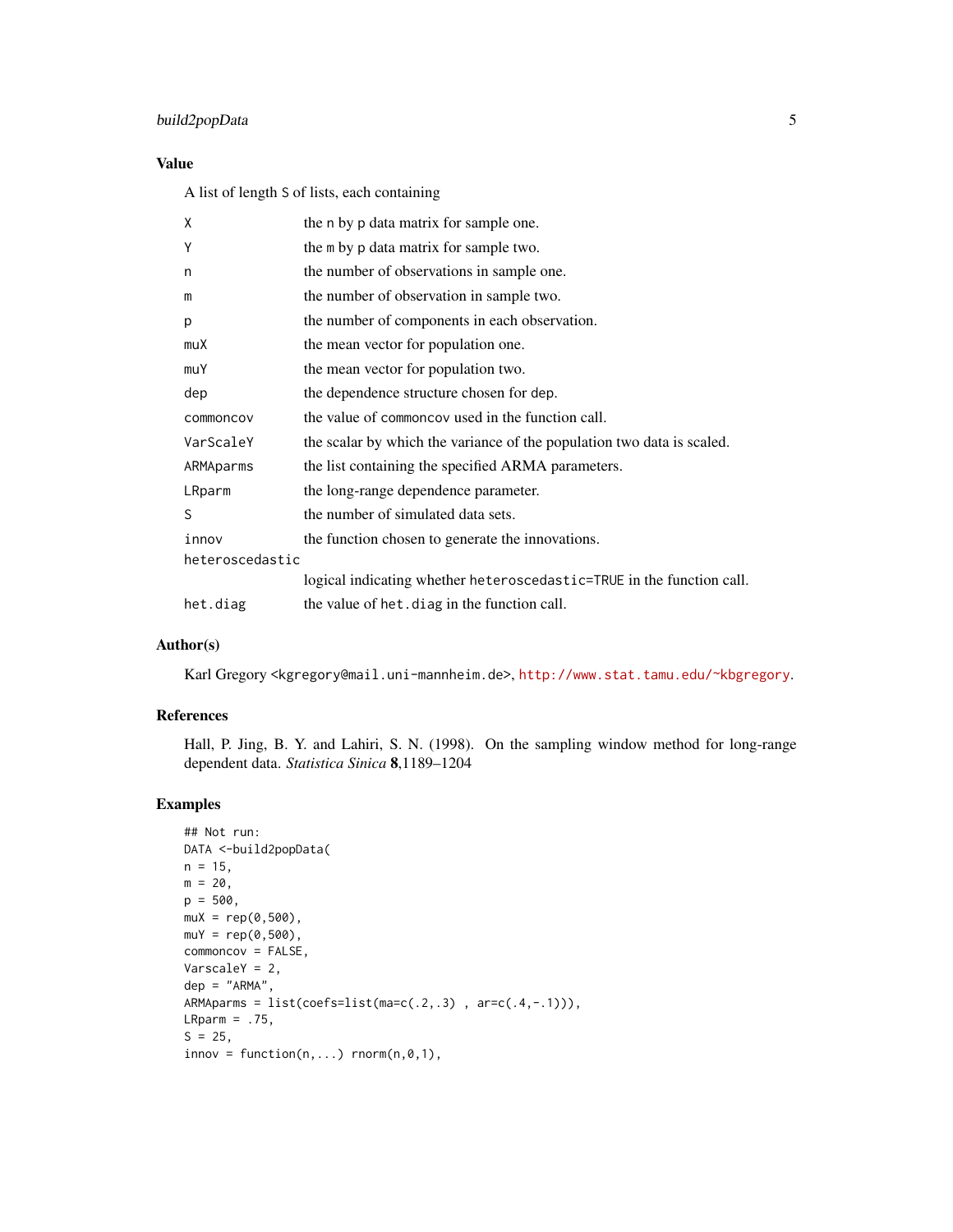```
heteroscedastic=TRUE,
het.diag = diag(.1 + resp(500, 1/2)))
## End(Not run)
```
build2popData\_muYafunction

*Data simulator for the high-dimensional two-sample setting*

# Description

Generates data from two populations with user-specified mean vectors, that of population two a function which returns the vector of means, covariance structure, sample sizes, and dimension of each observation.

# Usage

```
build2popData_muYafunction(n, m, p, muX, muY, dep, commoncov, VarScaleY,
ARMAparms, LRparm, S = 1, innov = function(n, ...) rnorm(n, 0, 1),
heteroscedastic = FALSE, het.diag)
```
# Arguments

| n         | number of observations in sample one.                                                                                                                                                                                                           |
|-----------|-------------------------------------------------------------------------------------------------------------------------------------------------------------------------------------------------------------------------------------------------|
| m         | number of observations in sample two.                                                                                                                                                                                                           |
| p         | number of components in each observation.                                                                                                                                                                                                       |
| muX       | p by 1 vector of component means for population one.                                                                                                                                                                                            |
| muY       | p by 1 a function returning a vector of length p which whill serve as the vector<br>of component means for population two.                                                                                                                      |
| dep       | dependence structure among the p components for both populations. Choices<br>are 'IND', 'ARMA', and 'LR'.                                                                                                                                       |
| commoncov | a logical indicating whether populations one and two will have equal covariance<br>matrices. If FALSE, then the innovations used in generating the population two<br>data will be scaled by the square root of the value specifed in VarScaleY. |
| VarScaleY | constant by which innovations are scaled in generating observations for sample<br>two when commoncov=FALSE.                                                                                                                                     |
| ARMAparms | a list of the form list(coefs=list(ma=, ar=)) specifying the AR and MA<br>parameters to be used when dep='ARMA'.                                                                                                                                |
| LRparm    | value of the LR dependence parameter to be used when dep='LR'.                                                                                                                                                                                  |
| S         | the number of data sets to simulate.                                                                                                                                                                                                            |
| innov     | a function used to generate the innovations, such as innov=function( $n, \ldots$ ) rnorm( $n, \emptyset, 1$ ).                                                                                                                                  |

<span id="page-5-0"></span>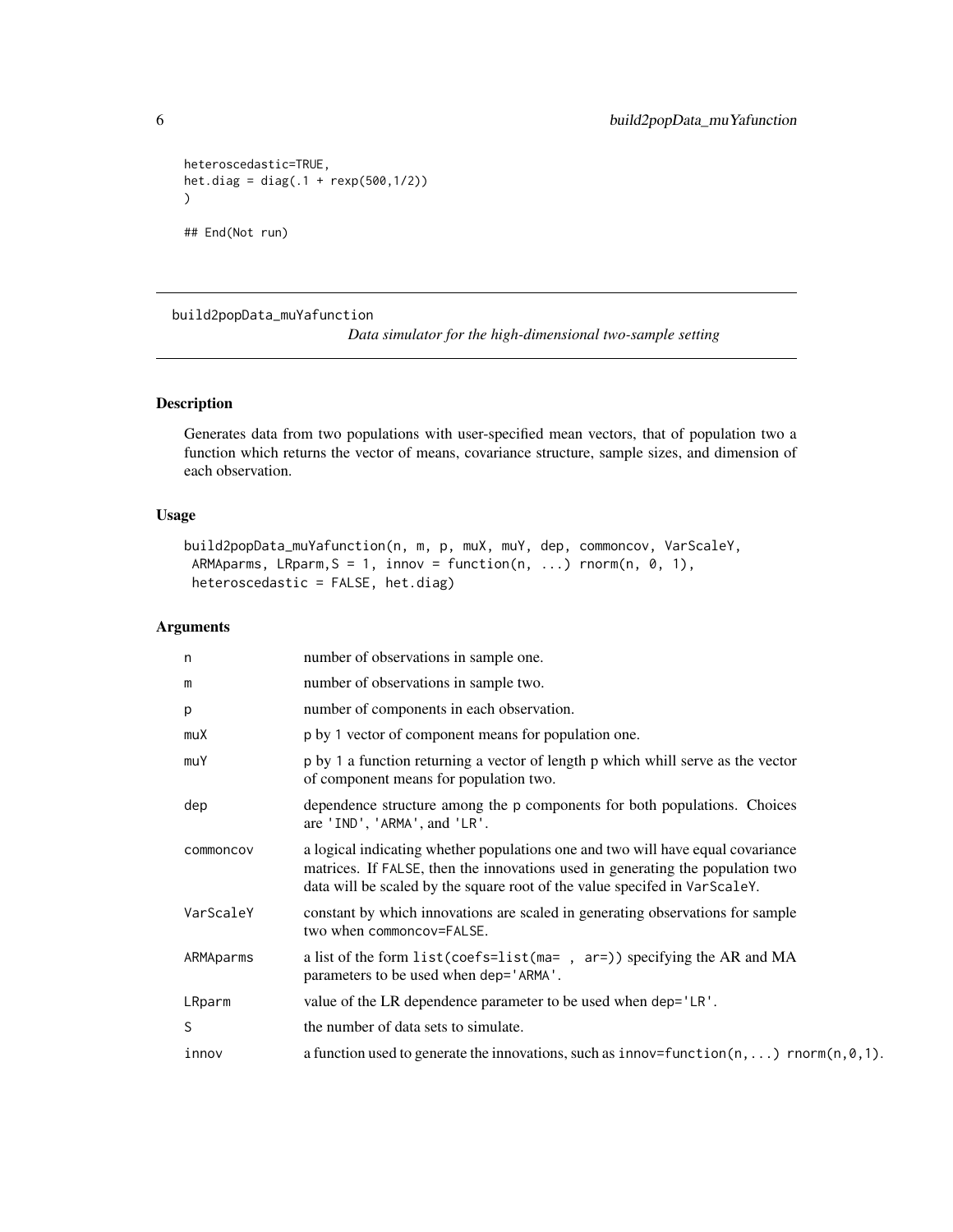| heteroscedastic |                                                                                                                             |
|-----------------|-----------------------------------------------------------------------------------------------------------------------------|
|                 | a logical indicating whether the components will be scaled by the entries in the<br>diagonal matrix specified by het.diag=. |
| het.diag        | a p by p diagonal matrix, where the entries on the diagonal will be used to scale<br>the component standard deviations.     |

# Value

A list of length S of lists, each containing

| X               | the n by p data matrix for sample one.                                 |
|-----------------|------------------------------------------------------------------------|
| Υ               | the m by p data matrix for sample two.                                 |
| n               | the number of observations in sample one.                              |
| m               | the number of observation in sample two.                               |
| p               | the number of components in each observation.                          |
| muX             | the mean vector for population one.                                    |
| muY             | the mean vector for population two.                                    |
| dep             | the dependence structure chosen for dep.                               |
| commoncov       | the value of commoncov used in the function call.                      |
| VarScaleY       | the scalar by which the variance of the population two data is scaled. |
| ARMAparms       | the list containing the specified ARMA parameters.                     |
| LRparm          | the long-range dependence parameter.                                   |
| S               | the number of simulated data sets.                                     |
| innov           | the function chosen to generate the innovations.                       |
| heteroscedastic |                                                                        |
|                 | logical indicating whether heteroscedastic=TRUE in the function call.  |
| het.diag        | the value of het. diag in the function call.                           |

# Author(s)

Karl Gregory <kgregory@mail.uni-mannheim.de>, <http://www.stat.tamu.edu/~kbgregory>.

# References

Hall, P. Jing, B. Y. and Lahiri, S. N. (1998). On the sampling window method for long-range dependent data. *Statistica Sinica* 8,1189–1204

```
## Not run:
DATA <-build2popData(
n = 15,
m = 20,
p = 500,muX = rep(0,500),
muY = rep(0,500),
```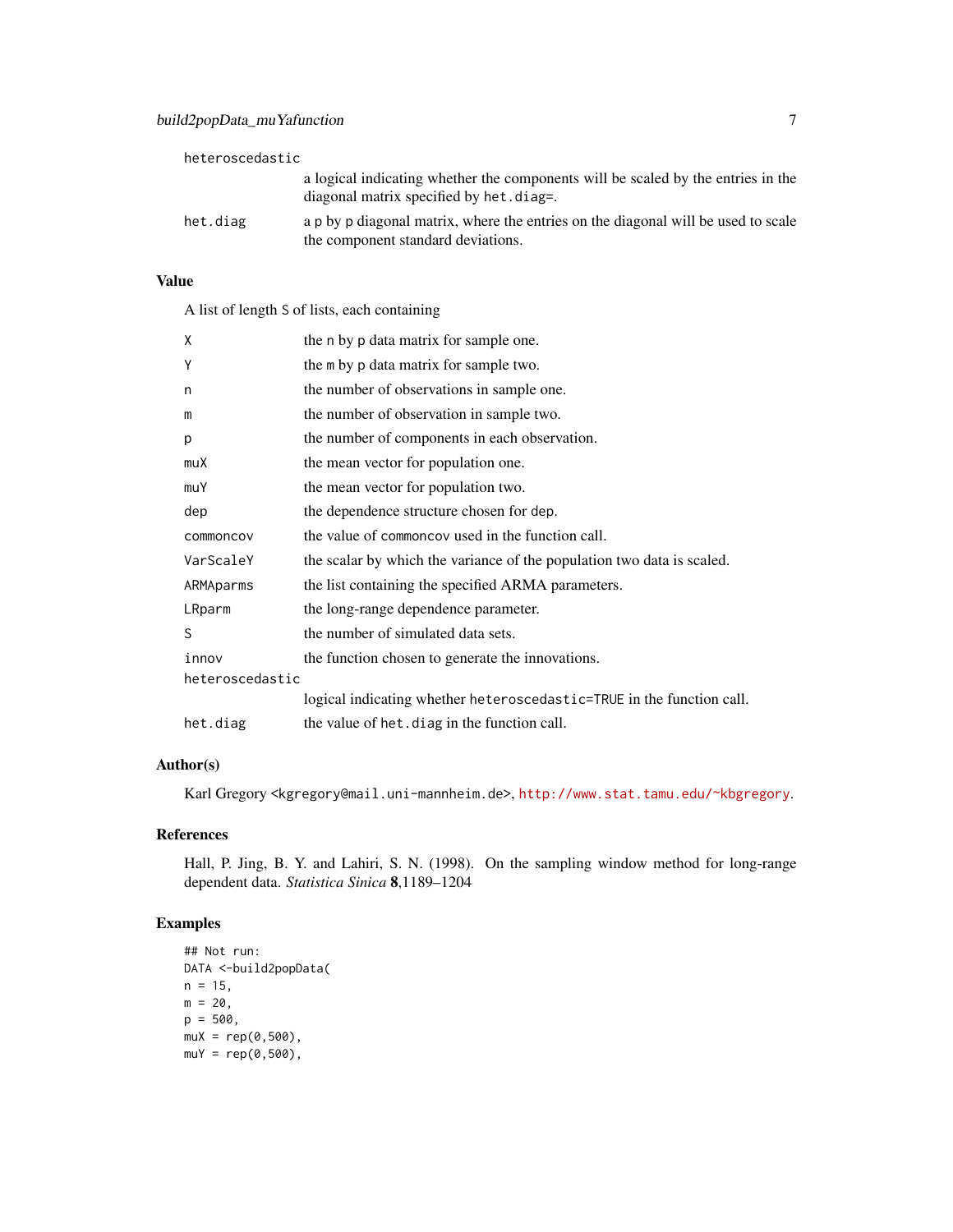8 center and the second state of the second state of the second state of the second state of the second state of the second state of the second state of the second state of the second state of the second state of the secon

```
commoncov = FALSE,
VarscaleY = 2,
dep = "ARMA",
ARMAparms = list(coeffs=list(mac(.2,.3)), arc(.4,-.1)),
LRparm = .75,S = 25,innov = function(n,...) rnorm(n,0,1),
heteroscedastic=TRUE,
het.diag = diag(.1 + resp(500, 1/2))
)
```
## End(Not run)

center *The centering value for the test statistic*

# Description

This is a helper function for the generalized component test from Gregory et al. (2014) which computes and returns the value  $1 + \hat{c}_{jn} / n + \hat{d}_{jn} / n^2$  for a component j. The GCT. test and GCT. sim average these values across  $j = 1, \ldots, p$  to obtain the centering  $1 + \hat{a}_n/n + \hat{b}_n/n^2$  for the generalized component test statistic.

#### Usage

center(xy,n,m,ntoorderminus=2)

#### Arguments

| xy            | a vector of length $n + m$ containing the concatenation of the n realizations<br>of a given component from the first sample and the m realizations of the same<br>component from the second sample.                                                      |
|---------------|----------------------------------------------------------------------------------------------------------------------------------------------------------------------------------------------------------------------------------------------------------|
| n             | the number of entries in xy belonging to the first sample.                                                                                                                                                                                               |
| m             | the number of entries in xy belonging to the second sample.                                                                                                                                                                                              |
| ntoorderminus | the order of terms retained in $1+\hat{c}_{in}/n+\hat{d}_{in}/n^2$ . If n toorderminus=0, then 1 is<br>returned. If ntoorderminus=1 then $1+\hat{c}_{in}/n$ is returned. If ntoorderminus=2<br>then $1 + \hat{c}_{in}/n + \hat{d}_{in}/n^2$ is returned. |

#### Value

A scalar equal to  $1, 1 + \hat{c}_{jn}/n$  , or  $1 + \hat{c}_{jn}/n + \hat{d}_{jn}/n^2$ , respectively, for ntoorderminus=0, 1, 2.

# Author(s)

Karl Gregory <kgregory@mail.uni-mannheim.de>, <http://www.stat.tamu.edu/~kbgregory>.

<span id="page-7-0"></span>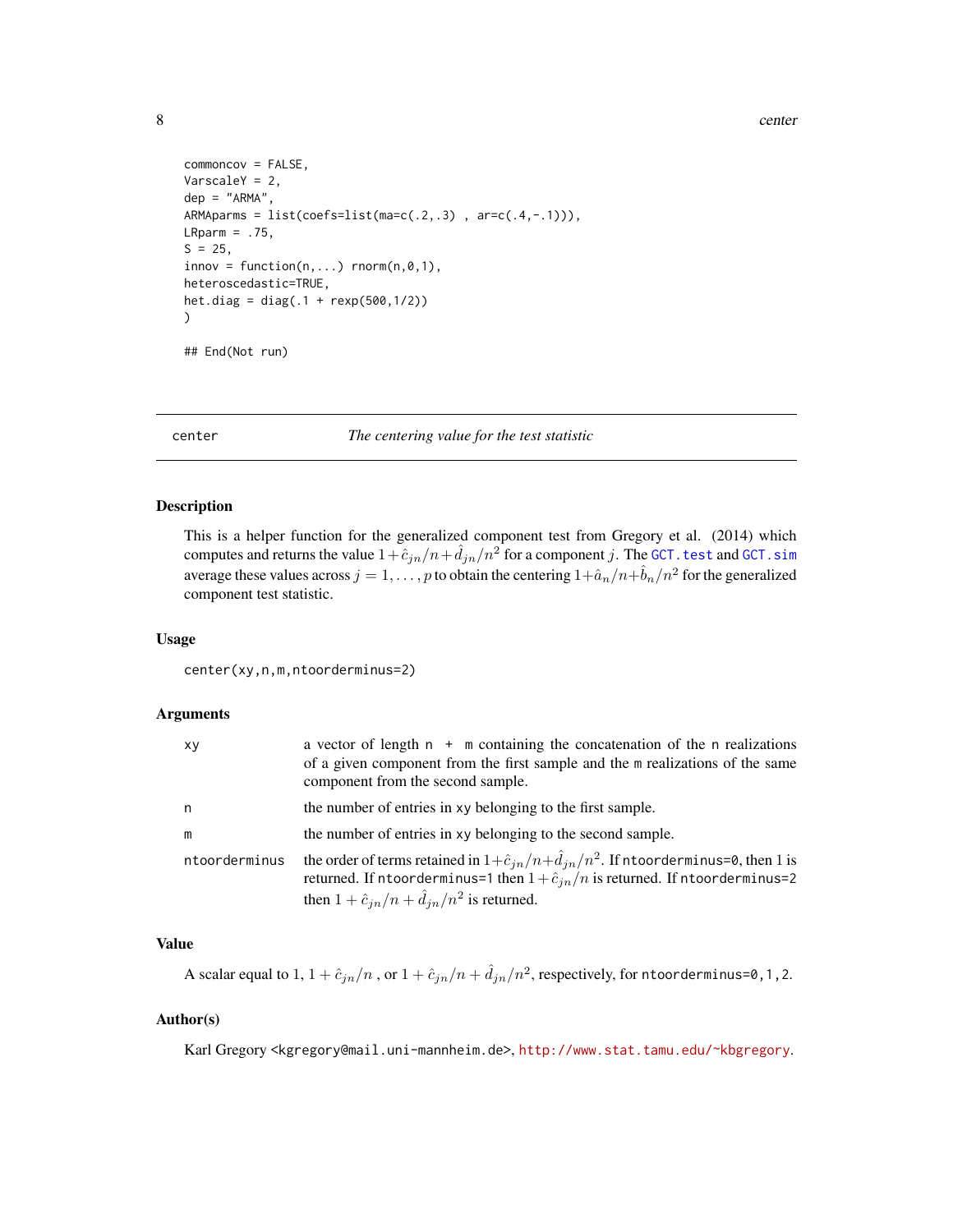# <span id="page-8-0"></span>ChenQin.sim 9

# References

Gregory, K., Carroll, R. J., Baladandayuthapani, V. and Lahiri, S. (2015). A two-sample test for equality of means in high dimension. *Journal of the American Statistician*, to appear

<span id="page-8-1"></span>ChenQin.sim *Chen Qin Simulator*

# **Description**

Performs the test from Chen and Qin (2010) on multiple data sets generated by [build2popData](#page-3-1).

#### Usage

ChenQin.sim(DATA)

# Arguments

| DATA | an object returned by build2popData. |  |  |
|------|--------------------------------------|--|--|
|------|--------------------------------------|--|--|

#### Value

A data frame with columns

| ChOvalues | values of the test statistic. |
|-----------|-------------------------------|
| pvalues   | the p values.                 |

#### Author(s)

Karl Gregory <kgregory@mail.uni-mannheim.de>, <http://www.stat.tamu.edu/~kbgregory>.

### References

Chen, X. S. and Qin, Y.L. (2010). A two sample test for high dimensional data with applications to gene-set testing. *The Annals of Statistics*. 38(2):808–835

# See Also

[ChenQin.test](#page-9-1)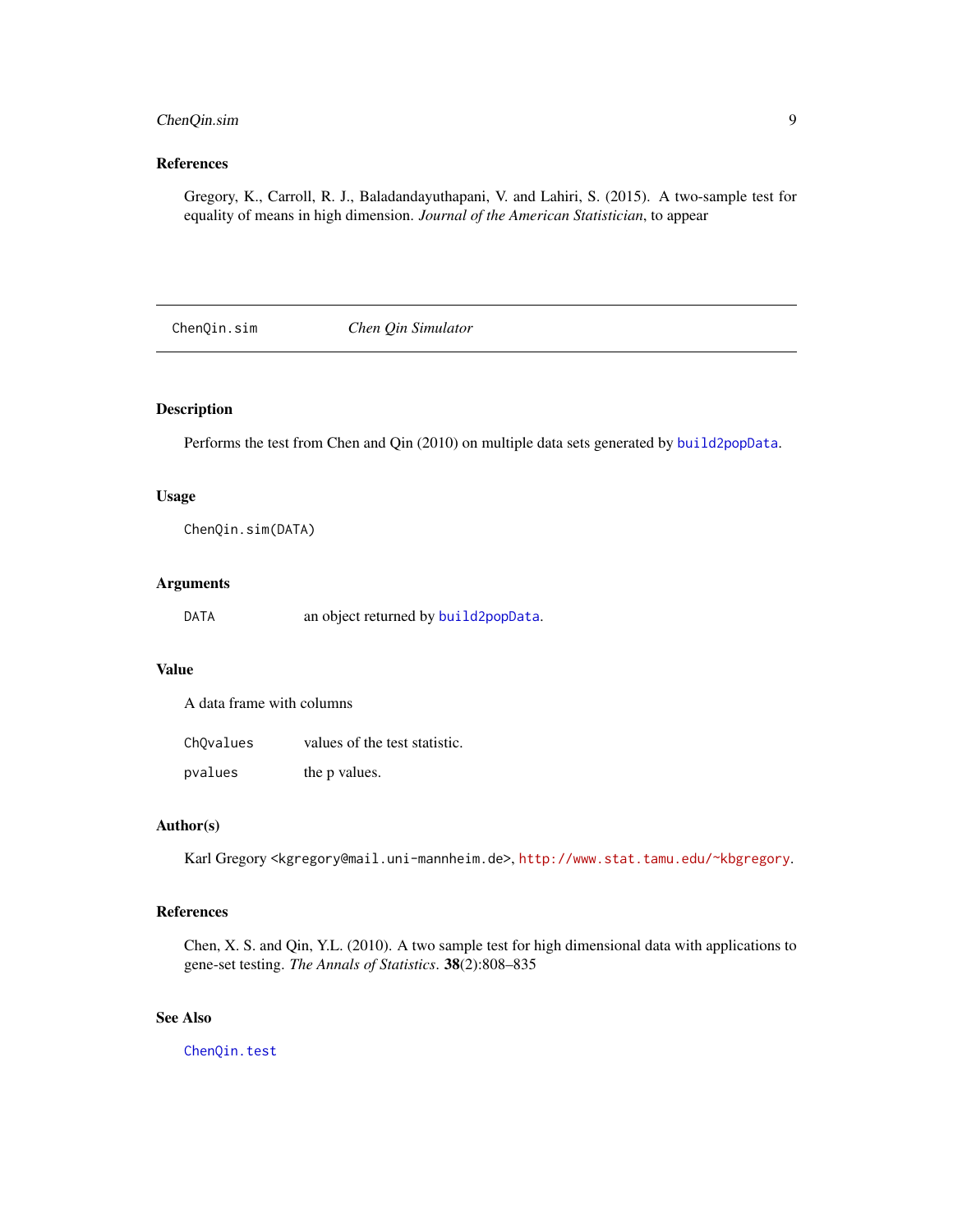# Examples

```
## Not run:
DATA <-build2popData(
n = 15,
m = 20,
p = 500,
muX = rep(0,500),
muY = rep(0,500),
commoncov = FALSE,
VarScaleY = 1,
dep = "ARMA",ARMAparms = list(coeffs=list(ma=c(.2,.3)), arc(.4,-.1)),
LRparm = .75,S = 25,
innov = function(n,...) rnorm(n,0,1),
heteroscedastic=TRUE,
het.diag = diag(.1 + rexp(500,1/2))
)
ChenQin.sim(DATA)
```
## End(Not run)

<span id="page-9-1"></span>ChenQin.test *Chen's and Qin's test for equality of two mean vectors*

# Description

Performs the test from Chen and Qin (2010) for the equality of two p by 1 population mean vectors given samples of sizes n and m.

# Usage

ChenQin.test(X, Y)

#### Arguments

|   | the n by p data matrix for sample one. |
|---|----------------------------------------|
| v | the m by p data matrix for sample two. |

# Value

| ChO    | the value of the test statistic.              |
|--------|-----------------------------------------------|
| pvalue | the two-sided p-value for the test statistic. |

<span id="page-9-0"></span>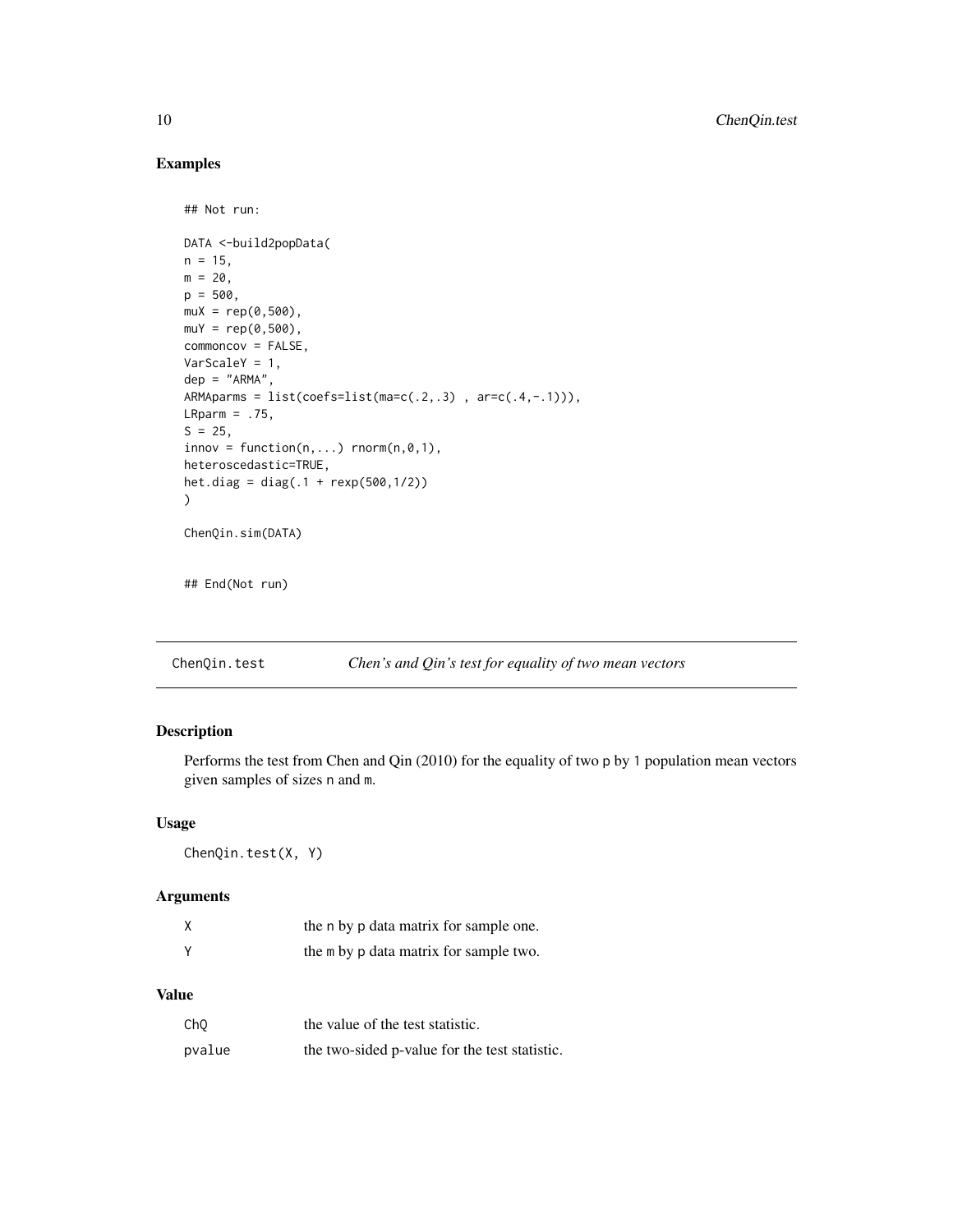#### <span id="page-10-0"></span>chr1qseg 11

#### Author(s)

Karl Gregory <kgregory@mail.uni-mannheim.de>, <http://www.stat.tamu.edu/~kbgregory>.

#### References

Chen, X. S. and Qin, Y.L. (2010). A two sample test for high dimensional data with applications to gene-set testing. *The Annals of Statistics*. 38(2):808–835

#### Examples

```
## Not run:
data(chr1qseg)
impute < - function(x){
x[which(is.na(x))] < - mean(x,na.rm=TRUE)
return(x)
}
X <- apply(chr1qseg$X,2,impute)
Y <- apply(chr1qseg$Y,2,impute)
ChenQin.test(X,Y)
```
## End(Not run)

chr1qseg *Copy number data along a segment of the q arm of chromosome 1*

#### Description

.Rdata object containing copy number probes from TCGA at 400 locations (given in 'loc', which is number of base pairs from end of chromosome arm) on the q arm of chromosome 1 for 92 long term survivors 'X' and 138 short term survivors 'Y' of glioblastoma multiforme. Around 3% of the values are missing.

#### Usage

chr1qseg

# Format

A list containing X, the n=92 by p=400 matrix of copy number measurements for the n=92 long-term survivors, Y, the m=138 by p=400 matrix of copy number measurements for the m=138 short-term survivors, and loc, which gives the locations of the 400 measurements in number of base pairs from the end of the q arm of chromosome 1.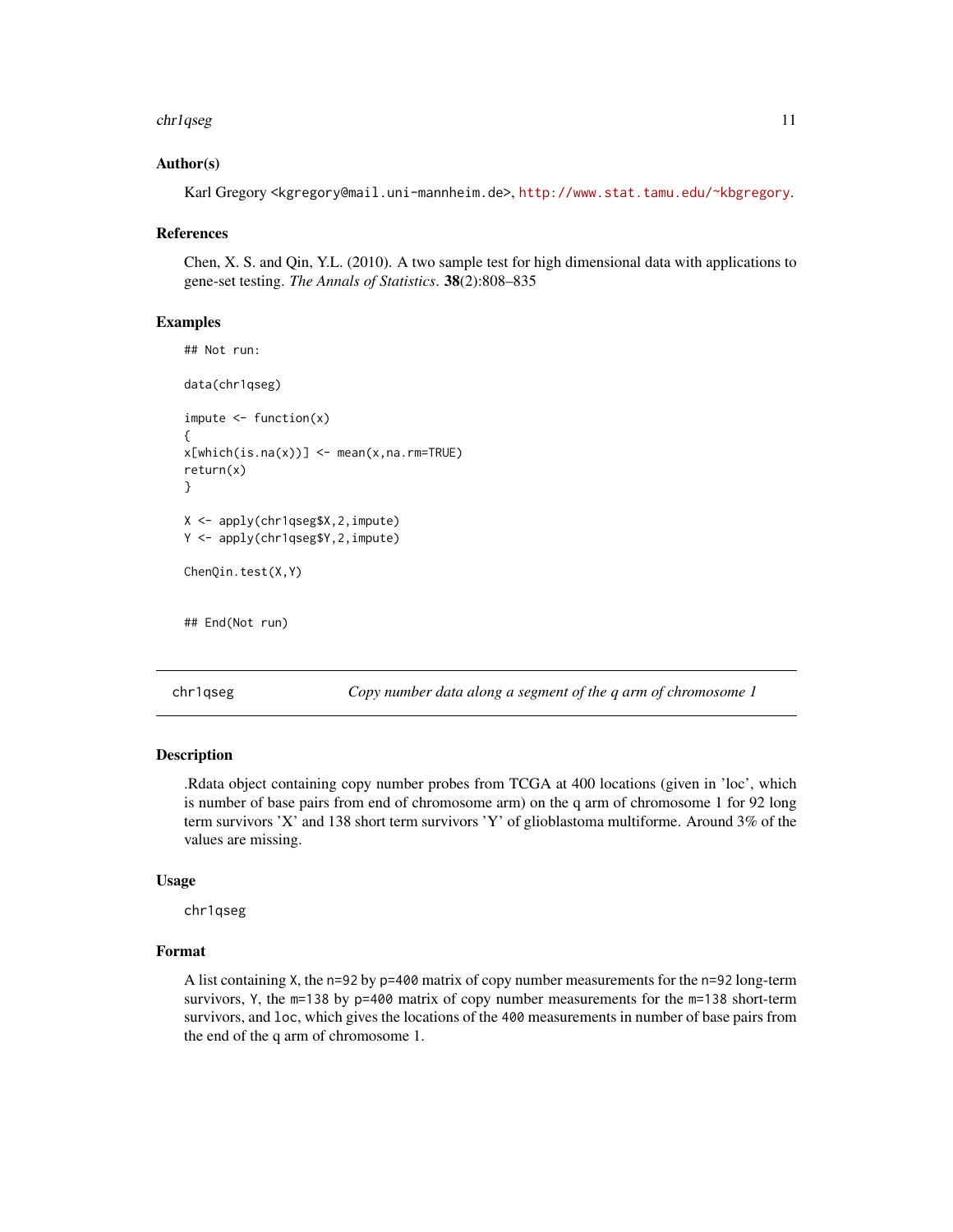<span id="page-11-1"></span><span id="page-11-0"></span>

# Description

Performs the test from Cai, Liu, and Xia (2013) for the equality of two population covariance matrices.

# Usage

CLX.Covtest(X, Y)

# Arguments

| the n by p data matrix for sample one. |
|----------------------------------------|
| the m by p data matrix for sample two. |

# Value

| TSvalue | the value of the test statistic.    |
|---------|-------------------------------------|
| pvalue  | the p-value for the test statistic. |

# Author(s)

Karl Gregory <kgregory@mail.uni-mannheim.de>, <http://www.stat.tamu.edu/~kbgregory>.

# References

T. Tony Cai, Weidong Liu, and Yin Xia. 2013 "Two-sample covariance matrix testing and support recovery in high-dimensional and sparse settings" *Journal of The American Statistical Association*. 108, 265–277

#### See Also

[CLX.sim.Covtest](#page-12-1)

```
## Not run:
data(chr1qseg)
impute < - function(x){
x[which(is.na(x))] < - mean(x,na.rm=TRUE)
return(x)
}
```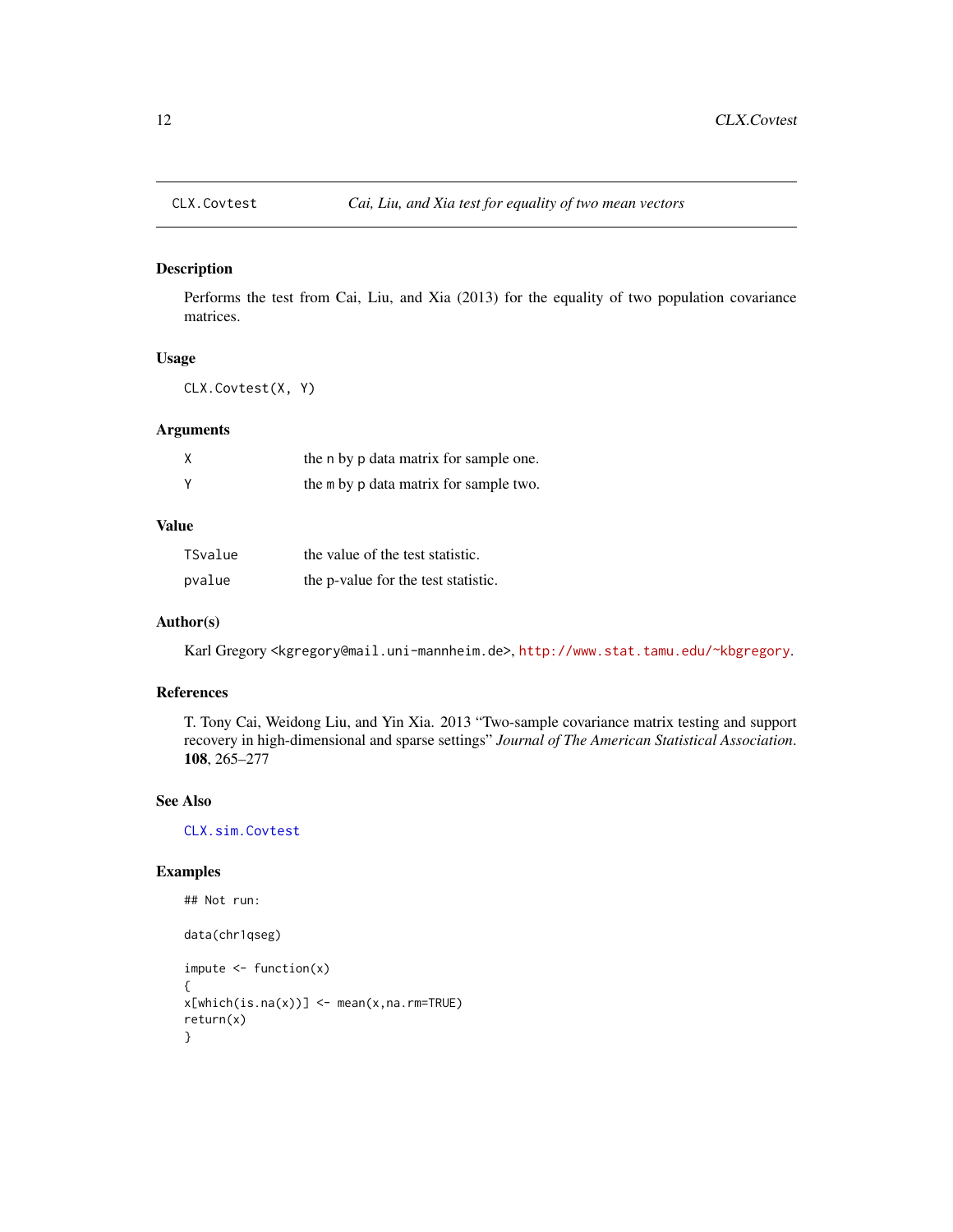# <span id="page-12-0"></span>CLX.sim.Covtest 13

```
X <- apply(chr1qseg$X,2,impute)
Y <- apply(chr1qseg$Y,2,impute)
CLX.test.equalcov(X,Y)
```
## End(Not run)

<span id="page-12-1"></span>CLX.sim.Covtest *Cai, Liu, and Xia equal means test simulator*

#### Description

Performs the test in Cai, Liu, and Xia (2014) for testing equality of two mean vectors on multiple data sets generated by [build2popData](#page-3-1), performing on each data set the test for equal covariance matrices found in Cai, Liu, and Xia (2013).

#### Usage

CLX.sim.Covtest(DATA)

#### Arguments

DATA an object returned by [build2popData](#page-3-1).

#### Value

A data frame with columns

| TSvalues | values of the test statistic. |
|----------|-------------------------------|
| pvalues  | the p values.                 |

#### Author(s)

Karl Gregory <kgregory@mail.uni-mannheim.de>, <http://www.stat.tamu.edu/~kbgregory>.

# References

Cai, T., Liu, W. and Xia, Y. (2013). Two-sample covariance matrix testing and support recovery. *Journal of the American Statistical Association* 108, 265277.

Cai, T. T., Liu, W. and Xia, Y. (2014). Two-sample test of high dimensional means under dependence. *J. R. Statist. Soc. B.*

#### See Also

[CLX.Covtest](#page-11-1)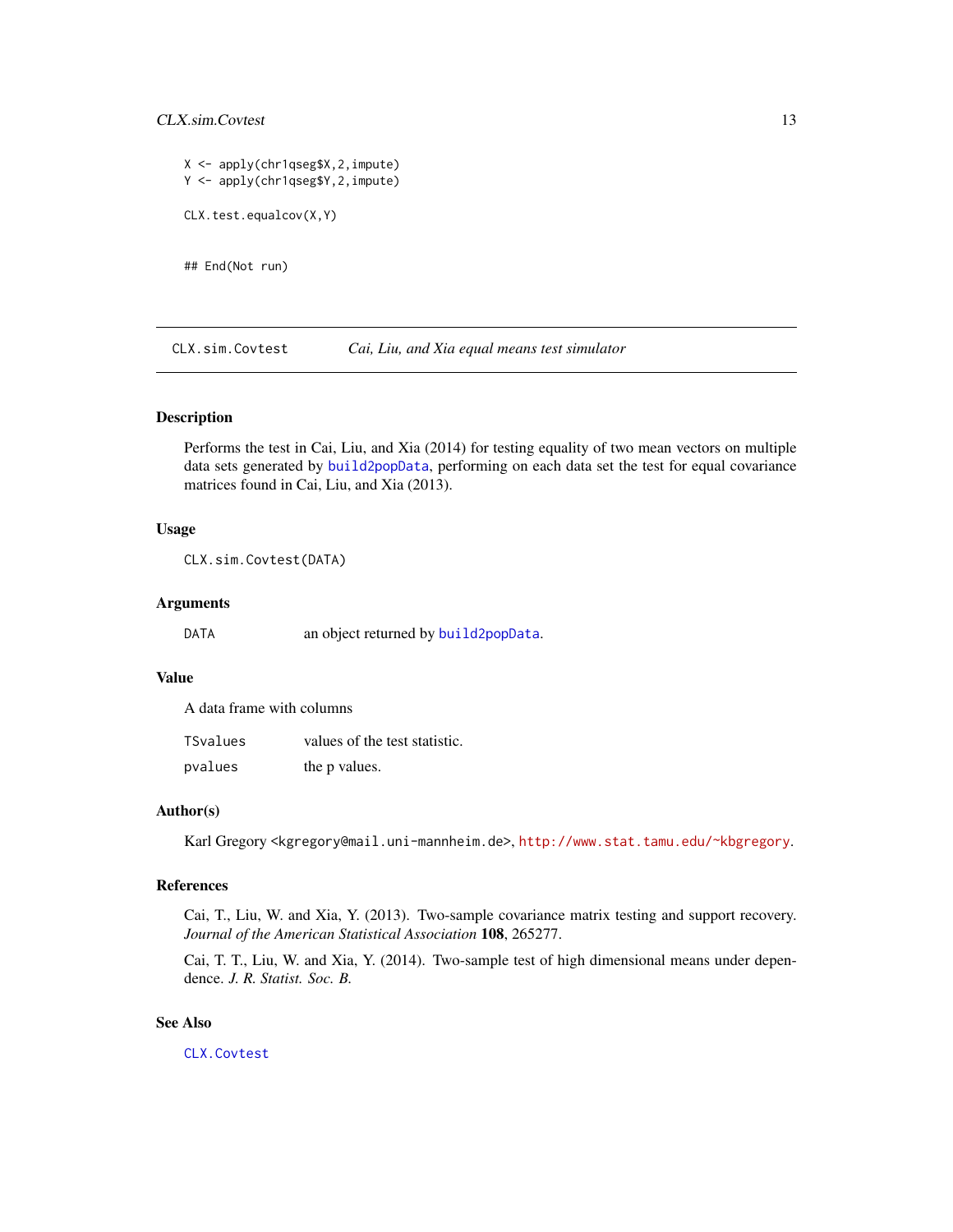# Examples

```
## Not run:
DATA <-build2popData(
n = 15,
m = 20,
p = 500,muX = rep(0,500),
muY = rep(0,500),
commoncov = FALSE,
VarScaleY = 1,
dep = "ARMA",
ARMAparms = list(coefs=list(ma=c(.2,.3) , ar=c(.4,-.1))),
LRparm = .75,S = 25,
innov = function(n, \ldots) rnorm(n, 0, 1),
heteroscedastic=TRUE,
het.diag = diag(.1 + rexp(500,1/2))
)
CLX.sim.Covtest(DATA)
```
## End(Not run)

<span id="page-13-1"></span>CLX.sim.equalcov *Cai, Liu, and Xia equal means test simulator under equal covariances*

# **Description**

Performs the test from Cai, Liu, and Xia (2014) for testing equality of two mean vectors on multiple data sets generated by [build2popData](#page-3-1) when the population covariances matrices can be assumed equal.

#### Usage

```
CLX.sim.equalcov(DATA)
```
#### Arguments

DATA an object returned by [build2popData](#page-3-1).

# Value

A data frame with columns

| TSvalues | values of the test statistic. |
|----------|-------------------------------|
| pvalues  | the p values.                 |

<span id="page-13-0"></span>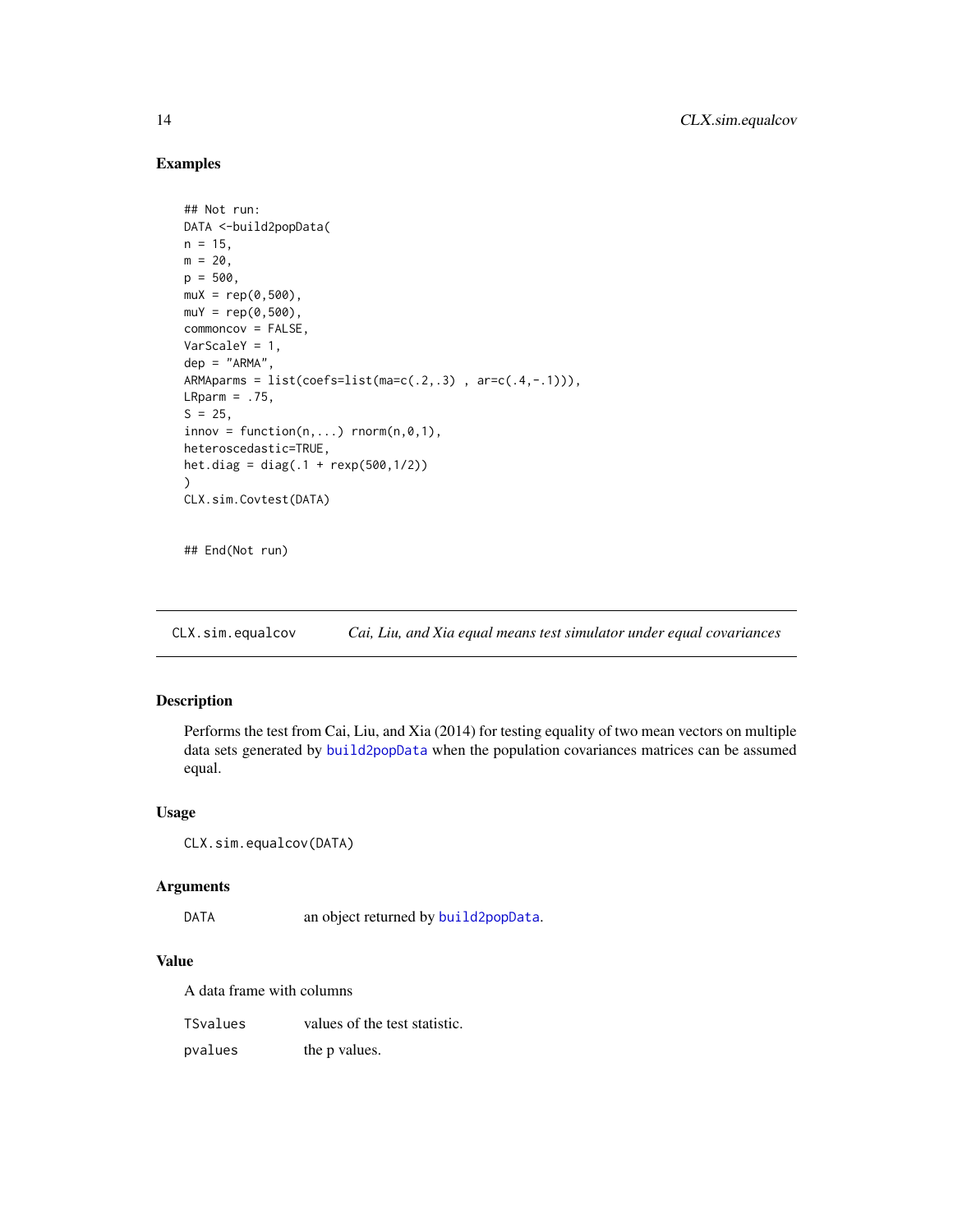#### <span id="page-14-0"></span>Author(s)

Karl Gregory <kgregory@mail.uni-mannheim.de>, <http://www.stat.tamu.edu/~kbgregory>.

#### References

Cai, T. T., Liu, W. & Xia, Y. (2014). Two-sample test of high dimensional means under dependence. *J. R. Statist. Soc. B.*

# See Also

[CLX.test.equalcov](#page-16-1)

#### Examples

```
## Not run:
DATA <-build2popData(
n = 15,
m = 20,p = 500,muX = rep(0,500),
muY = rep(0,500),
commoncov = FALSE,
VarScaleY = 1,
dep = "ARMA",
ARMAparms = list(coeffs=list(ma=c(.2,.3)), ar=c(.4,-.1))),
LRparm = .75,
S = 25,
innov = function(n,...) rnorm(n,0,1),
heteroscedastic=TRUE,
het.diag = diag(.1 + resp(500, 1/2)))
CLX.sim.equalcov(DATA)
## End(Not run)
```
CLX.sim.unequalcov *Cai, Liu, and Xia equal means test simulator under unequal covariances*

# Description

Performs the test in Cai, Liu, and Xia (2014) for testing equality of two mean vectors on multiple data sets generated by [build2popData](#page-3-1) when the population covariances matrices are assumed to be unequal.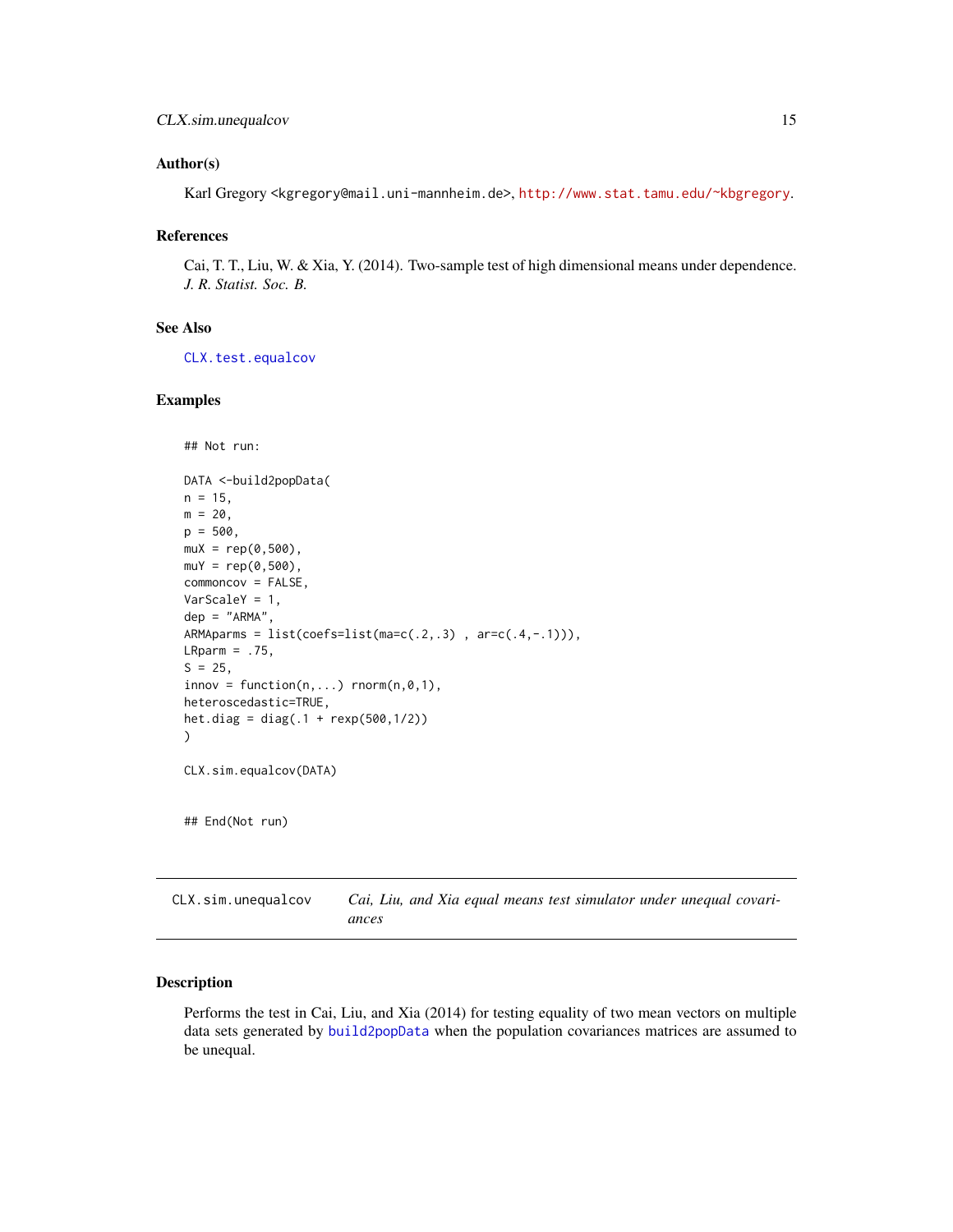# Usage

CLX.sim.unequalcov(DATA)

# Arguments

DATA an object returned by [build2popData](#page-3-1).

# Value

A data frame with columns

| TSvalues | values of the test statistic. |
|----------|-------------------------------|
| pvalues  | the p values.                 |

# Author(s)

Karl Gregory <kgregory@mail.uni-mannheim.de>, <http://www.stat.tamu.edu/~kbgregory>.

# References

Cai, T. T., Liu, W. & Xia, Y. (2014). Two-sample test of high dimensional means under dependence. *J. R. Statist. Soc. B.*

#### See Also

[CLX.test.unequalcov](#page-17-1)

# Examples

```
## Not run:
DATA <-build2popData(
n = 15,
m = 20,
p = 500,muX = rep(0,500),
muY = rep(0,500),
commoncov = FALSE,
VarScaleY = 1,
dep = "ARMA",ARMAparms = list(coefs=list(ma=c(.2,.3) , ar=c(.4,-.1))),
LRparm = .75,S = 25,
innov = function(n,...) rnorm(n,0,1),
heteroscedastic=TRUE,
het.diag = diag(.1 + rexp(500,1/2))
\mathcal{L}
```
CLX.sim.unequalcov(DATA)

<span id="page-15-0"></span>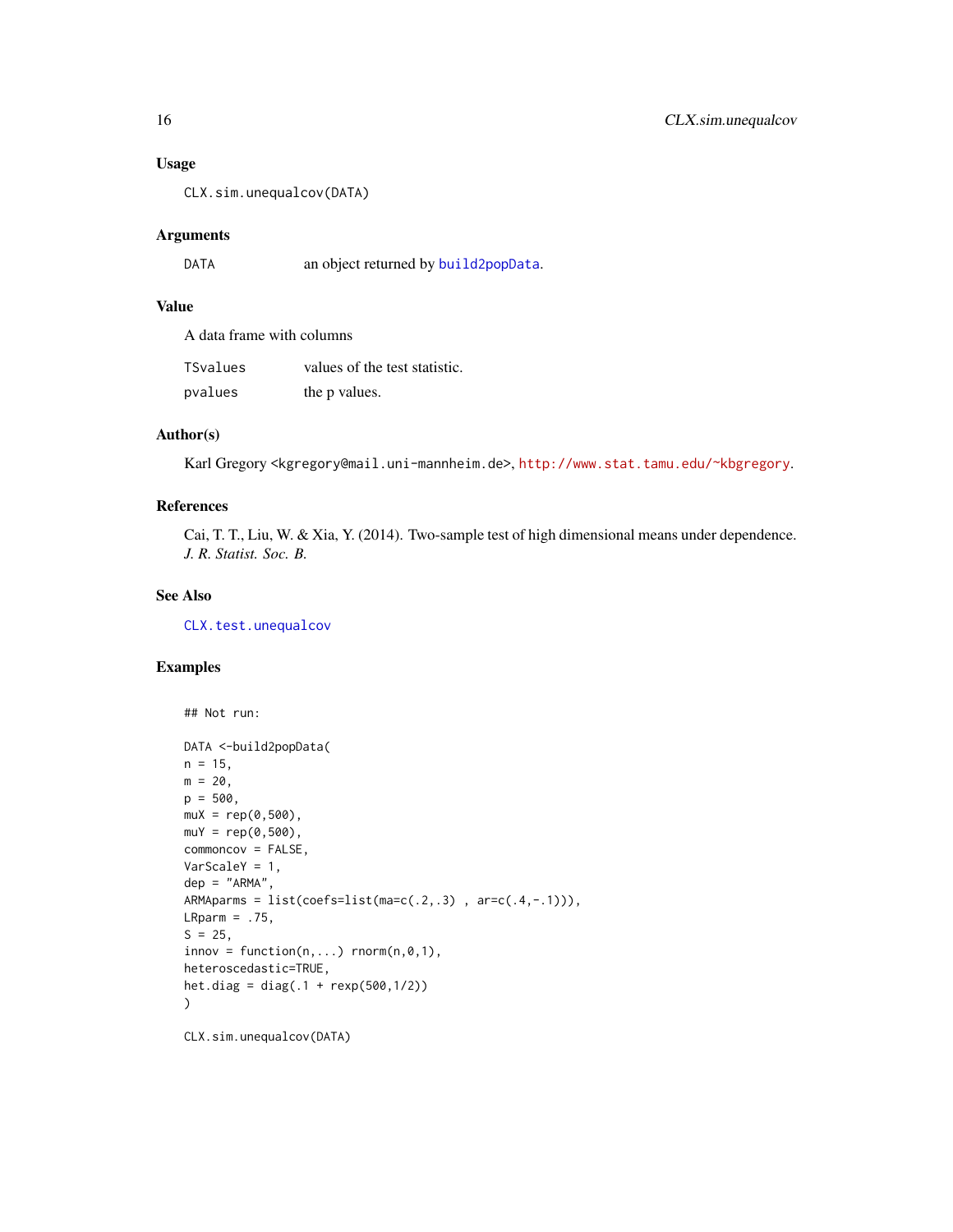<span id="page-16-0"></span>## End(Not run)

<span id="page-16-1"></span>CLX.test.equalcov *Cai, Liu, and Xia equal means test under equal covariances*

# Description

Performs the test in Cai, Liu, and Xia (2014) for the equality of two p by 1 population mean vectors given samples of sizes n and m when the popoulation covariance matrices can be assumed equal.

# Usage

CLX.test.equalcov(X, Y)

# Arguments

| X            | the n by p data matrix for sample one. |
|--------------|----------------------------------------|
| <sup>V</sup> | the m by p data matrix for sample two. |

#### Value

| TSvalue | the value of the test statistic.              |
|---------|-----------------------------------------------|
| pvalue  | the two-sided p-value for the test statistic. |

#### Author(s)

Karl Gregory <kgregory@mail.uni-mannheim.de>, <http://www.stat.tamu.edu/~kbgregory>.

# References

Cai, T. T., Liu, W. & Xia, Y. (2014). Two-sample test of high dimensional means under dependence. *J. R. Statist. Soc. B.*

# See Also

[CLX.sim.equalcov](#page-13-1)

```
## Not run:
data(chr1qseg)
impute < - function(x){
x[which(is.na(x))] < - mean(x,na.rm=TRUE)
return(x)
```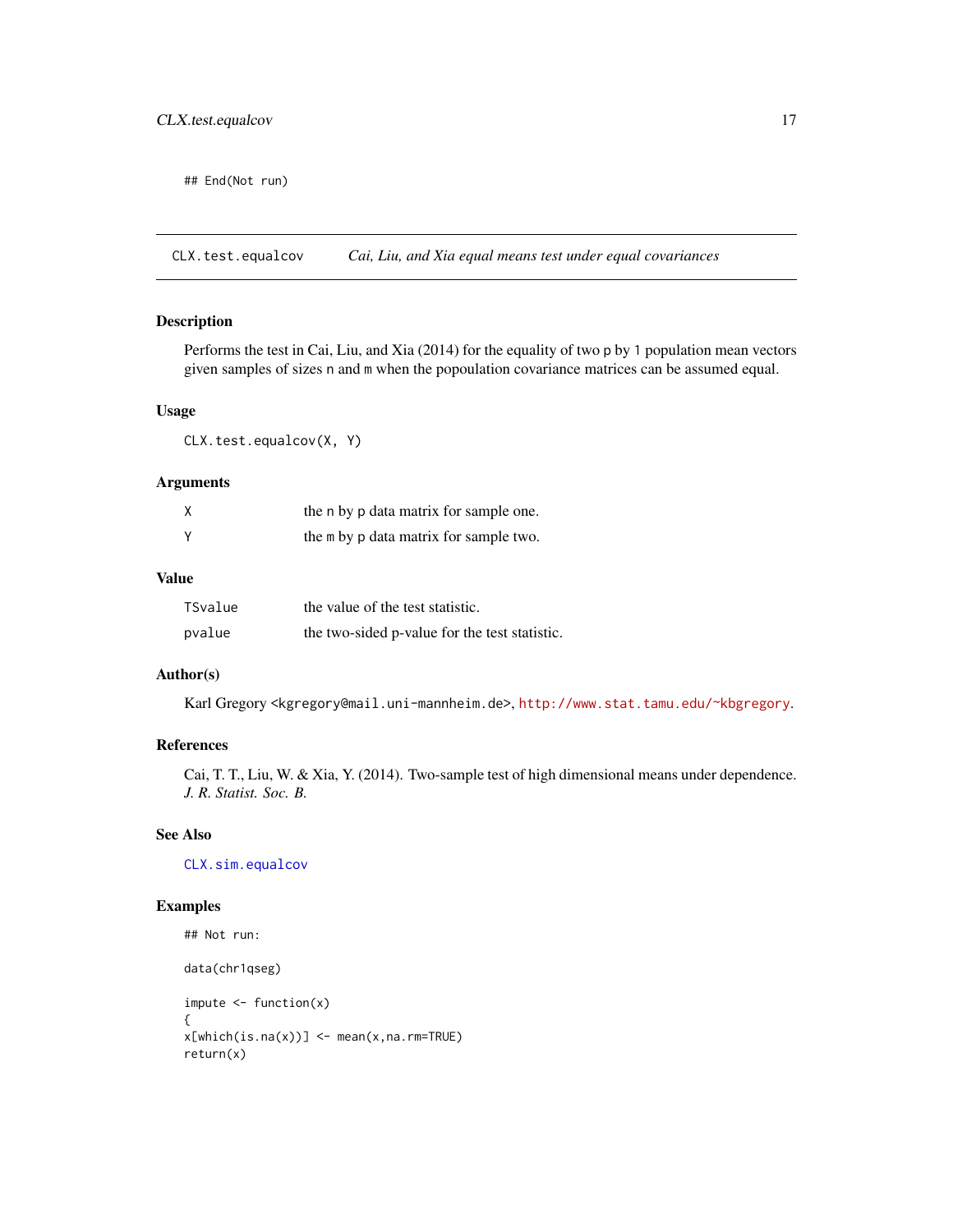```
}
X <- apply(chr1qseg$X,2,impute)
Y <- apply(chr1qseg$Y,2,impute)
CLX.test.equalcov(X,Y)
## End(Not run)
```
<span id="page-17-1"></span>CLX.test.unequalcov *Cai, Liu, and Xia equal means test under unequal covariances*

#### Description

Performs the test in Cai, Liu, and Xia (2014) for the equality of two p by 1 population mean vectors given samples of sizes n and m when the popoulation covariance matrices are assumed to be unequal.

# Usage

CLX.test.unequalcov(X, Y)

#### Arguments

| Χ | the n by p data matrix for sample one. |
|---|----------------------------------------|
| Y | the m by p data matrix for sample two. |

# Value

| TSvalue | the value of the test statistic.              |
|---------|-----------------------------------------------|
| pvalue  | the two-sided p-value for the test statistic. |

# Author(s)

Karl Gregory <kgregory@mail.uni-mannheim.de>, <http://www.stat.tamu.edu/~kbgregory>.

# References

Cai, T. T., Liu, W. & Xia, Y. (2014). Two-sample test of high dimensional means under dependence. *J. R. Statist. Soc. B.*

# See Also

[CLX.sim.equalcov](#page-13-1)

<span id="page-17-0"></span>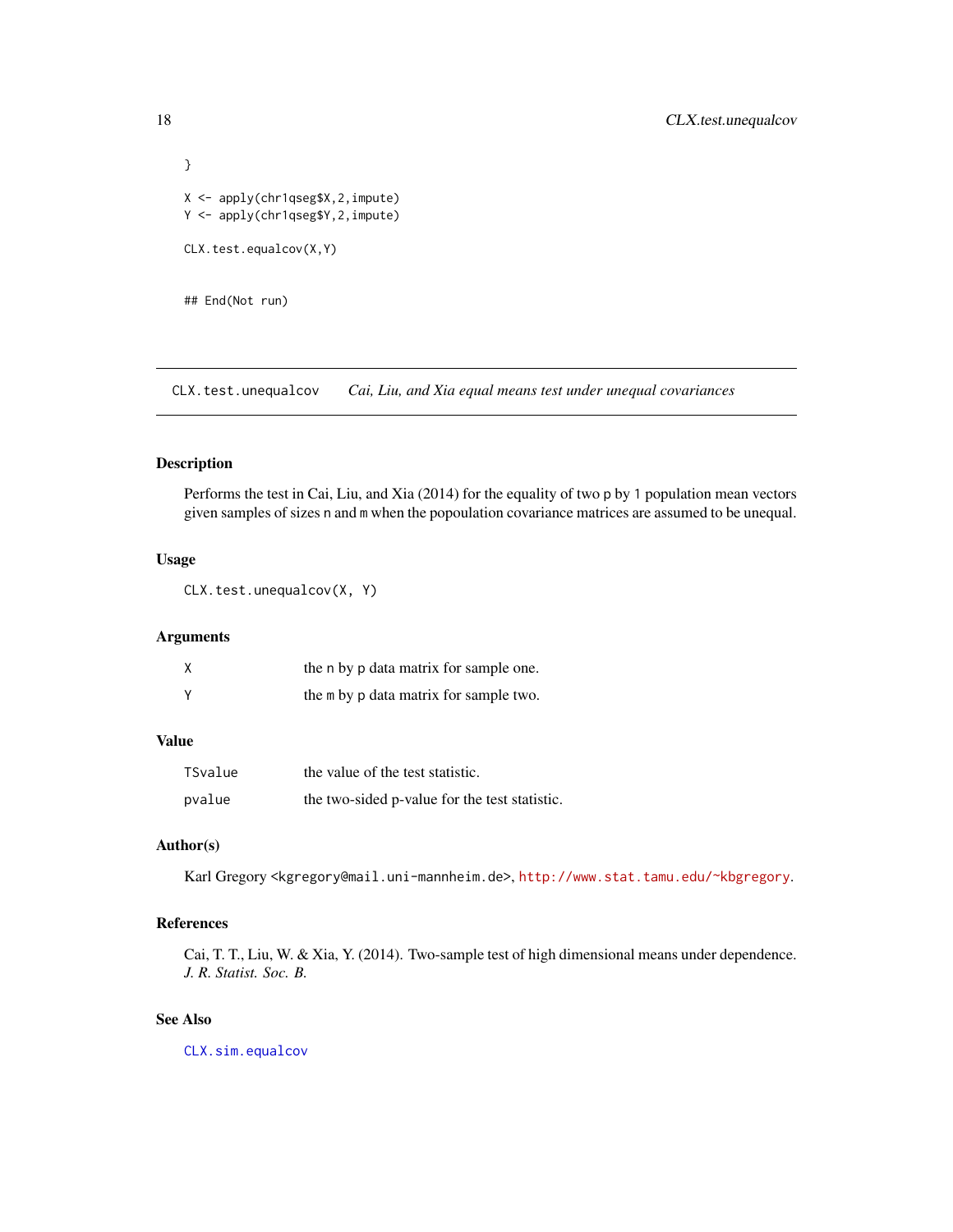#### <span id="page-18-0"></span>GCT.sim and the state of the state of the state of the state of the state of the state of the state of the state of the state of the state of the state of the state of the state of the state of the state of the state of th

# Examples

## Not run:

```
data(chr1qseg)
impute < - function(x){
x[which(is.na(x))] < - mean(x,na.rm=TRUE)return(x)
}
X <- apply(chr1qseg$X,2,impute)
Y <- apply(chr1qseg$Y,2,impute)
CLX.test.unequalcov(X,Y)
## End(Not run)
```
# <span id="page-18-1"></span>GCT.sim *Generalized component test simulator*

# Description

Performs the generalized component test from Gregory et al. (2014) on multiple data sets generated by [build2popData](#page-3-1).

#### Usage

```
GCT.sim(DATA, r, smoother = "parzen", ntoorderminus = 2)
```
# Arguments

| <b>DATA</b>   | an object returned by build2popData which is a list of S data sets.                                                                                                                                                                                                                                                                 |
|---------------|-------------------------------------------------------------------------------------------------------------------------------------------------------------------------------------------------------------------------------------------------------------------------------------------------------------------------------------|
| $\mathsf{r}$  | the lag window size for variance estimation.                                                                                                                                                                                                                                                                                        |
| smoother      | the lag window used in the variance estimation. Possible values are "parzen"<br>and "trapezoid".                                                                                                                                                                                                                                    |
| ntoorderminus | a value of $\emptyset$ , 1, or 2 such that the centering constant will retain terms of order<br>$n^{\prime}$ (-ntoorderminus). Enter 0 for the moderate-p GCT, and enter 2 for the<br>large-p GCT. A value of 1 may be entered to retain only terms which are $O(1/n)$ ,<br>appropriate for a size of p between moderate and large. |

# Value

A data frame with columns

TSvalues the values of the unstudentized test statistic.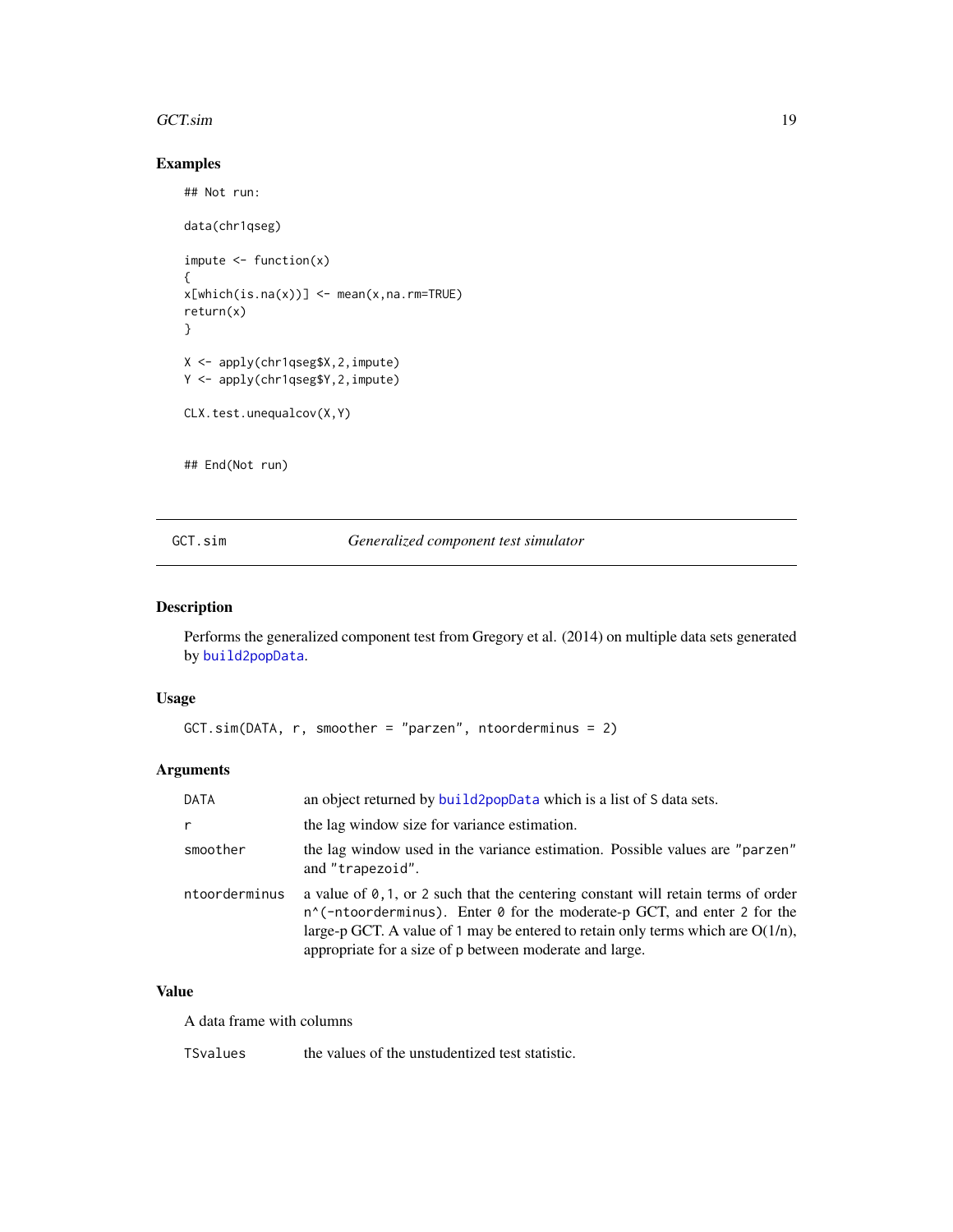<span id="page-19-0"></span>

| pvalues    | the <i>p</i> -values.                                       |
|------------|-------------------------------------------------------------|
| smoothtype | the choice of the lag window used in variance estimation.   |
| T.         | the values of the studentized test statistic.               |
| cent       | the values of the centering constant.                       |
| var        | the values of the estimated variance of the test statistic. |

# Author(s)

Karl Gregory <kgregory@mail.uni-mannheim.de>, <http://www.stat.tamu.edu/~kbgregory>.

# References

Gregory, K., Carroll, R. J., Baladandayuthapani, V. and Lahiri, S. (2015). A two-sample test for equality of means in high dimension. *Journal of the American Statistician*, to appear

# See Also

[GCT.test](#page-20-1)

## Not run:

#### Examples

```
DATA <-build2popData(
n = 15,
m = 20,
p = 500,muX = rep(0,500),
muY = rep(0,500),
commoncov = FALSE,
VarScaleY = 1,
dep = "ARMA",
ARMAparms = list(coeffs=list(ma=c(.2,.3)), ar=c(.4,-.1))),
LRparm = .75,S = 25,innov = function(n,...) rnorm(n,0,1),
heteroscedastic=TRUE,
het.diag = diag(.1 + rexp(500,1/2))
\mathcal{L}GCT.sim(DATA,r=20,smoother="parzen")
```
## End(Not run)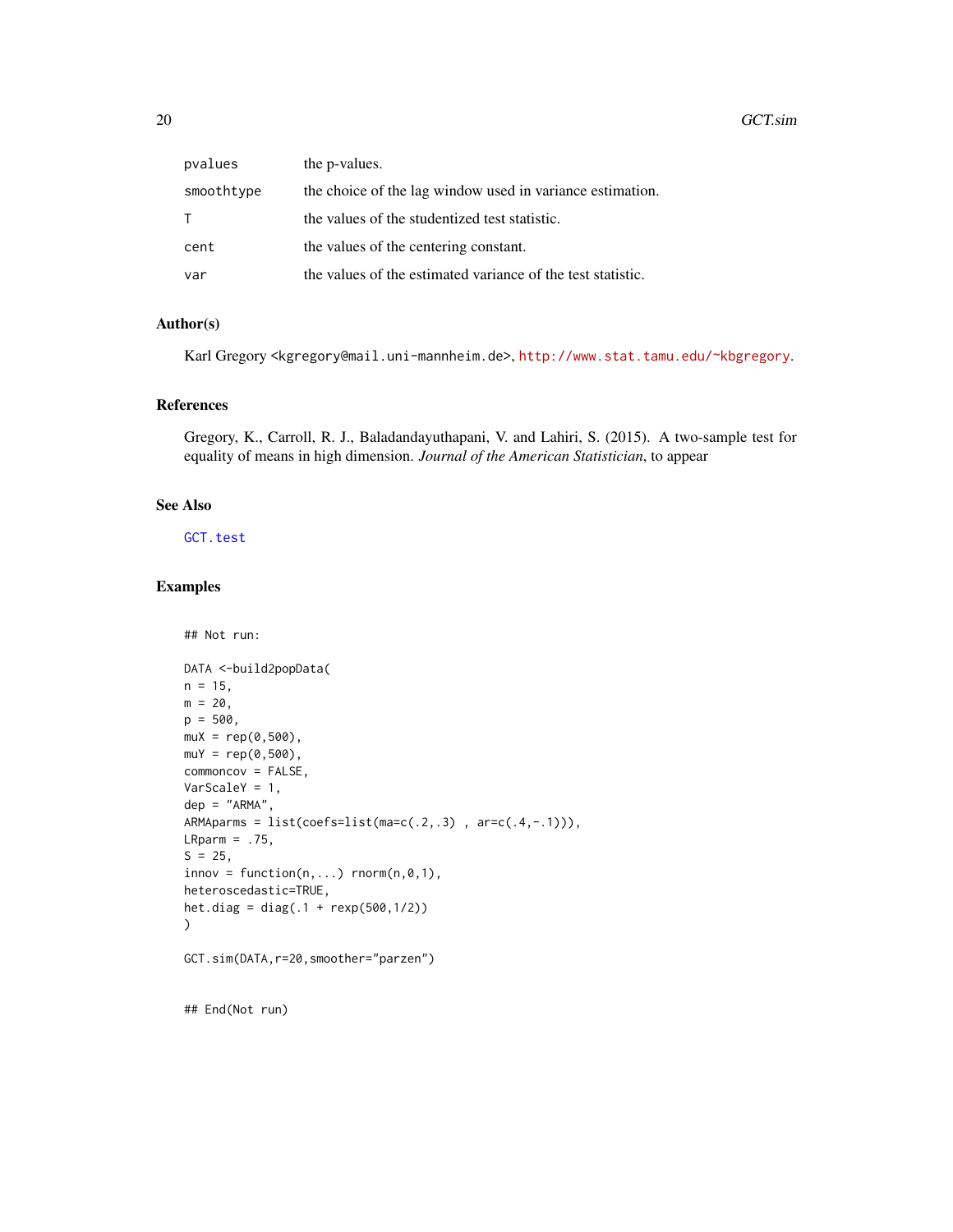<span id="page-20-1"></span><span id="page-20-0"></span>

# Description

Performs the generalized component test from Gregory et al. (2014) for the equality of two p by 1 population mean vectors given samples of sizes n and m.

#### Usage

GCT.test(X, Y, r, smoother = "parzen", ntoorderminus = 2)

# Arguments

| $\mathsf{X}$  | the n by p data matrix for sample one.                                                                                                                                                                                                                                                                                              |
|---------------|-------------------------------------------------------------------------------------------------------------------------------------------------------------------------------------------------------------------------------------------------------------------------------------------------------------------------------------|
| Y             | the m by p data matrix for sample two.                                                                                                                                                                                                                                                                                              |
| r             | the lag window size for variance estimation.                                                                                                                                                                                                                                                                                        |
| smoother      | the lag window used in the variance estimation. Possible values are "parzen"<br>and "trapezoid".                                                                                                                                                                                                                                    |
| ntoorderminus | a value of $\emptyset$ , 1, or 2 such that the centering constant will retain terms of order<br>$n^{\prime}$ (-ntoorderminus). Enter 0 for the moderate-p GCT, and enter 2 for the<br>large-p GCT. A value of 1 may be entered to retain only terms which are $O(1/n)$ ,<br>appropriate for a size of p between moderate and large. |

# Value

| TSvalue  | the unstudentized test statistic.                           |
|----------|-------------------------------------------------------------|
| center   | the centering constant for studentizing the test statistic. |
| var      | the estimated variance of the unstudentized test statistic. |
| T.       | the studentized test statistic.                             |
| smoother | the choice of smoother used.                                |
| pvalue   | the p-value.                                                |

# Author(s)

Karl Gregory <kgregory@mail.uni-mannheim.de>, <http://www.stat.tamu.edu/~kbgregory>.

# References

Gregory, K., Carroll, R. J., Baladandayuthapani, V. and Lahiri, S. (2015). A two-sample test for equality of means in high dimension. *Journal of the American Statistician*, to appear

#### See Also

[GCT.test.missing](#page-21-1)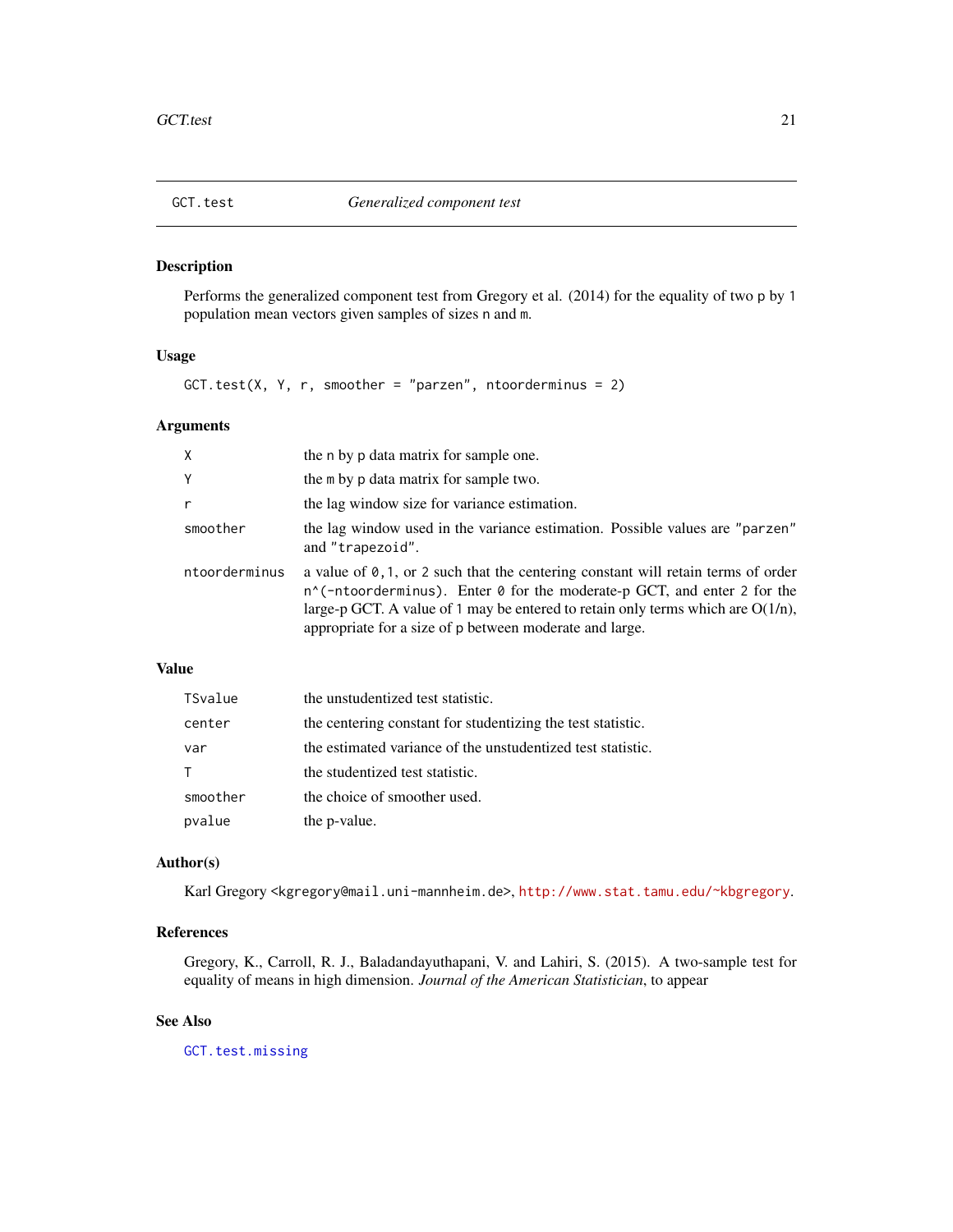# Examples

```
## Not run:
data(chr1qseg)
impute < - function(x){
x[which(is.na(x))] < - mean(x,na.rm=TRUE)
return(x)
}
X <- apply(chr1qseg$X,2,impute)
Y <- apply(chr1qseg$Y,2,impute)
GCT.test(X,Y)
## End(Not run)
```
<span id="page-21-1"></span>GCT.test.missing *Generalized component test for missing data*

# Description

Performs the generalized component test from Gregory et al. (2014) for the equality of two p by 1 population mean vectors given samples of sizes n and m when there are missing data.

# Usage

```
GCT.test.missing(X, Y, r, smoother = "parzen", ntoorderminus = 2)
```
# Arguments

| $\times$      | the n by p data matrix for sample one.                                                                                                                                                                                                                                                                                           |
|---------------|----------------------------------------------------------------------------------------------------------------------------------------------------------------------------------------------------------------------------------------------------------------------------------------------------------------------------------|
| Y             | the m by p data matrix for sample two.                                                                                                                                                                                                                                                                                           |
| $\mathsf{r}$  | the lag window size for variance estimation.                                                                                                                                                                                                                                                                                     |
| smoother      | the lag window used in the variance estimation. Possible values are "parzen"<br>and "trapezoid".                                                                                                                                                                                                                                 |
| ntoorderminus | a value of $\theta$ , 1, or 2 such that the centering constant will retain terms of order<br>$n^{\prime}$ (-ntoorderminus). Enter 0 for the moderate-p GCT, and enter 2 for the<br>large-p GCT. A value of 1 may be entered to retain only terms which are $O(1/n)$ ,<br>appropriate for a size of p between moderate and large. |

<span id="page-21-0"></span>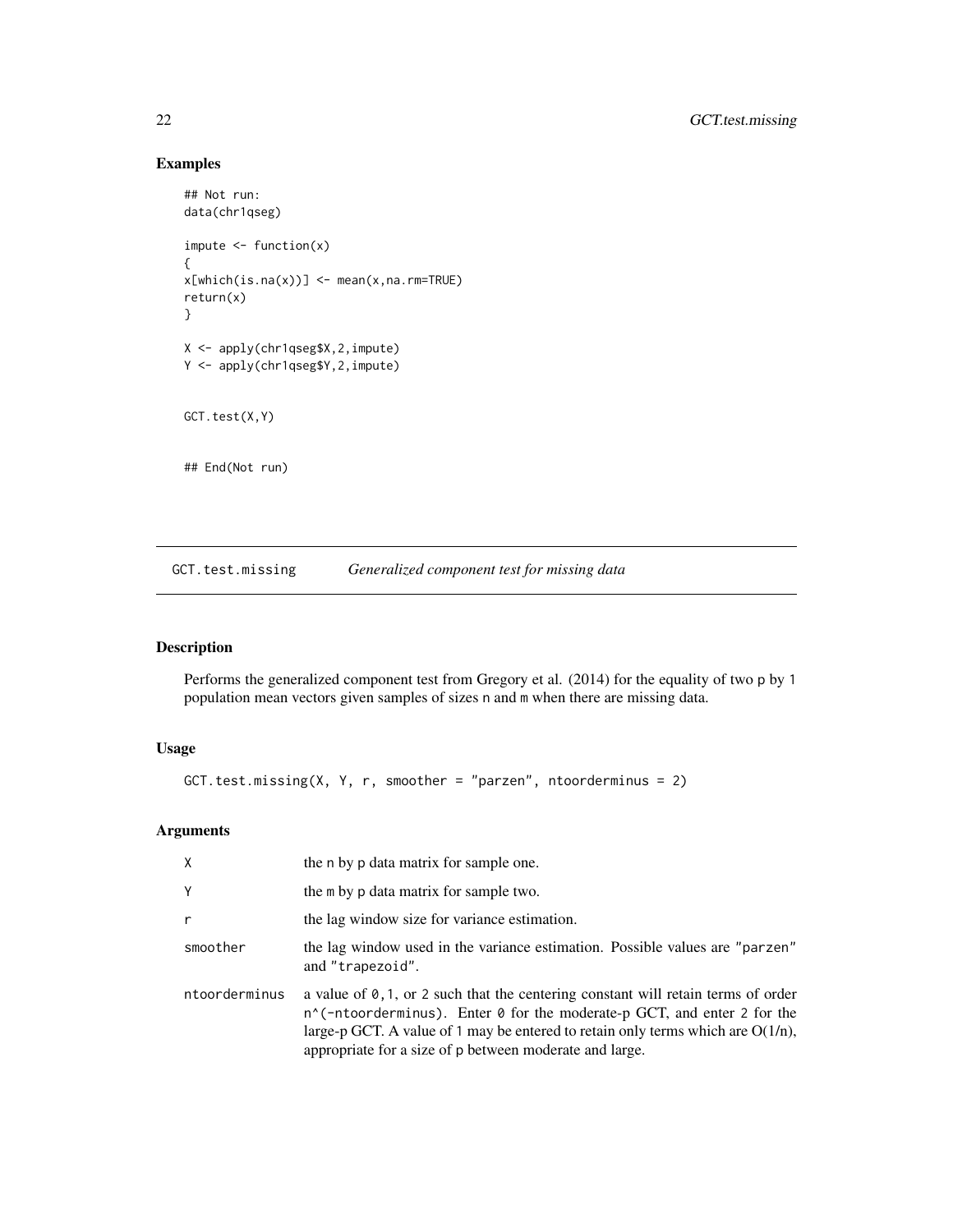# <span id="page-22-0"></span>rdblepareto 23

# Value

| TSvalue      | the unstudentized test statistic.                                                                |
|--------------|--------------------------------------------------------------------------------------------------|
| center       | the centering constant for studentizing the test statistic.                                      |
| var          | the estimated variance of the unstudentized test statistic.                                      |
| $\mathsf{T}$ | the studentized test statistic.                                                                  |
| smoother     | the choice of smoother used.                                                                     |
| pvalue       | the pyalue.                                                                                      |
|              | overall pctmiss the overall proportion of values that are missing.                               |
| pctmissperX  | a vector of length p containing the proportion of missing values per component<br>in sample one. |
| pctmissperY  | a vector of length p containing the proportion of missing values per component<br>in sample two. |

# Author(s)

Karl Gregory <kgregory@mail.uni-mannheim.de>, <http://www.stat.tamu.edu/~kbgregory>.

# References

Gregory, K., Carroll, R. J., Baladandayuthapani, V. and Lahiri, S. (2015). A two-sample test for equality of means in high dimension. *Journal of the American Statistician*, to appear

# See Also

[GCT.test](#page-20-1)

# Examples

data(chr1qseg)

X <- chr1qseg\$X Y <- chr1qseg\$Y GCT.test.missing(X,Y,r=20,smoother="parzen")

<span id="page-22-1"></span>rdblepareto *The double pareto distribution*

# Description

Random number generation from the double Pareto distribution with parameters shape and scale.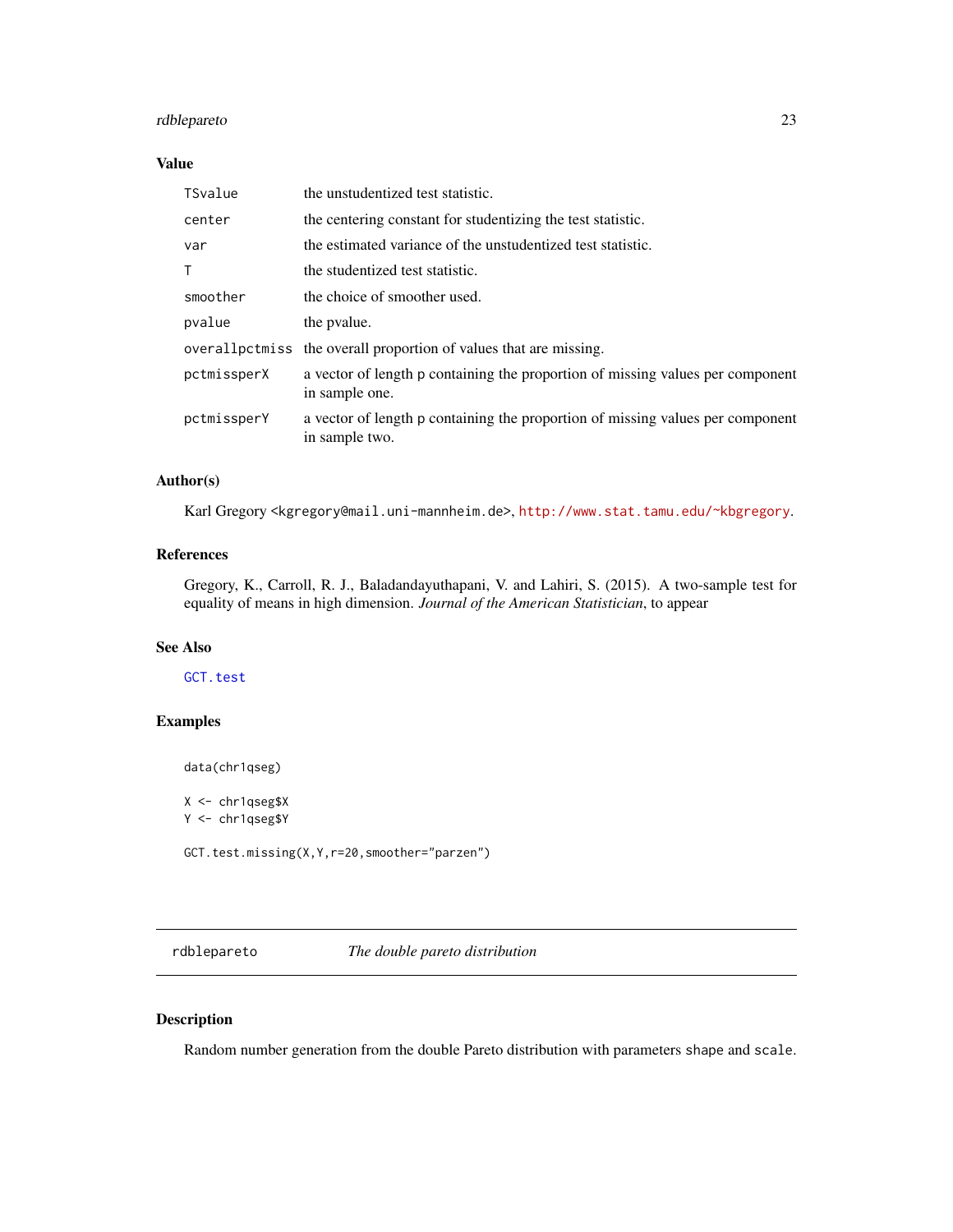#### Usage

rdblepareto(n, shape, scale)

#### Arguments

| n     | number of observations to generate.                  |
|-------|------------------------------------------------------|
| shape | shape parameter, must be strictly greater than zero. |
| scale | scale parameter, must be strictly greater than zero. |

# Value

a vector of length n of realizations from the double Pareto distribution with shape parameter shape and scale parameter scale.

# Author(s)

Karl Gregory <kgregory@mail.uni-mannheim.de>, <http://www.stat.tamu.edu/~kbgregory>.

#### Examples

```
## The function is currently defined as
function (n, shape, scale)
{
    u \leftarrow runif(n, 0, 1)x \leftarrow \text{scale} * (1 - u)^(-1/\text{shape}) - \text{scale}y \leq - sample(c(-1, 1), n, replace = TRUE) * x
    return(y)
  }
x \leftarrow rdblepareto(500,1.5,1)
plot(density(x))
```
<span id="page-23-1"></span>rgammashift *The centered gamma distribution*

# Description

Random generation for the Gamma distribution with parameters shape and scale centered so as to have mean zero.

# Usage

```
rgammashift(n, shape, scale)
```
<span id="page-23-0"></span>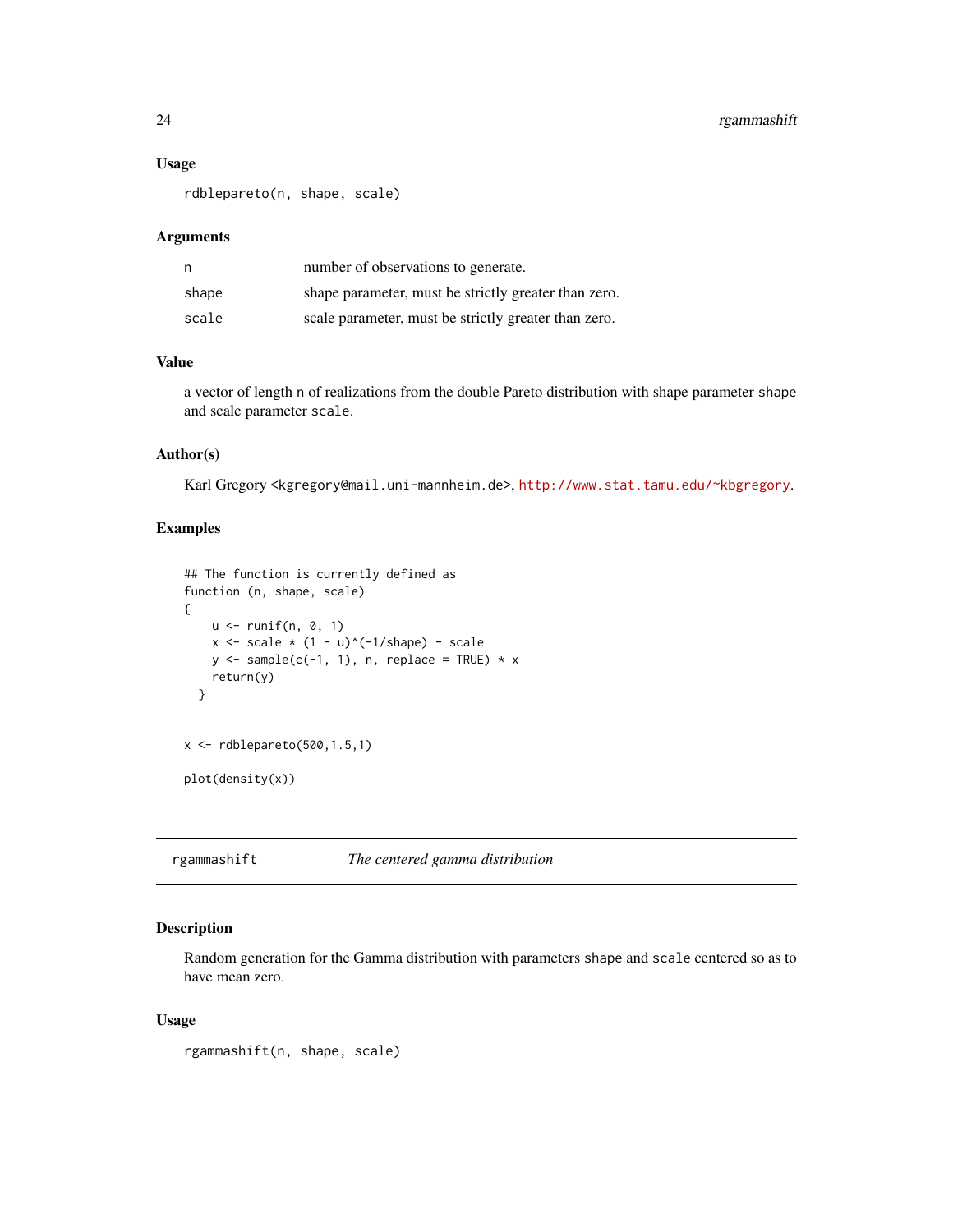#### <span id="page-24-0"></span>SK.sim 25

# Arguments

| n     | number of observations to generate.                  |
|-------|------------------------------------------------------|
| shape | shape parameter, must be strictly greater than zero. |
| scale | scale parameter, must be strictly greater than zero. |

# Value

a vector of length n of realizations from the centered gamma distribution with shape parameter shape and scale parameter scale.

# Author(s)

Karl Gregory <kgregory@mail.uni-mannheim.de>, <http://www.stat.tamu.edu/~kbgregory>.

### Examples

```
## The function is currently defined as
function (n, shape, scale)
{
     x \leq - \text{rgamma}(n = n, \text{ shape} = \text{shape}, \text{scale} = \text{scale}) - \text{shape}*\text{scale}return(x)
}
x \leftarrow rgammashift(500,4,2)
plot(density(x))
```
<span id="page-24-1"></span>SK.sim *Srivastava and Kubokawa Simulator*

# Description

Performs the test from Srivastava and Kubokawa (2013) on multiple data sets generated by [build2popData](#page-3-1).

# Usage

SK.sim(DATA)

#### Arguments

DATA an object returned by [build2popData](#page-3-1).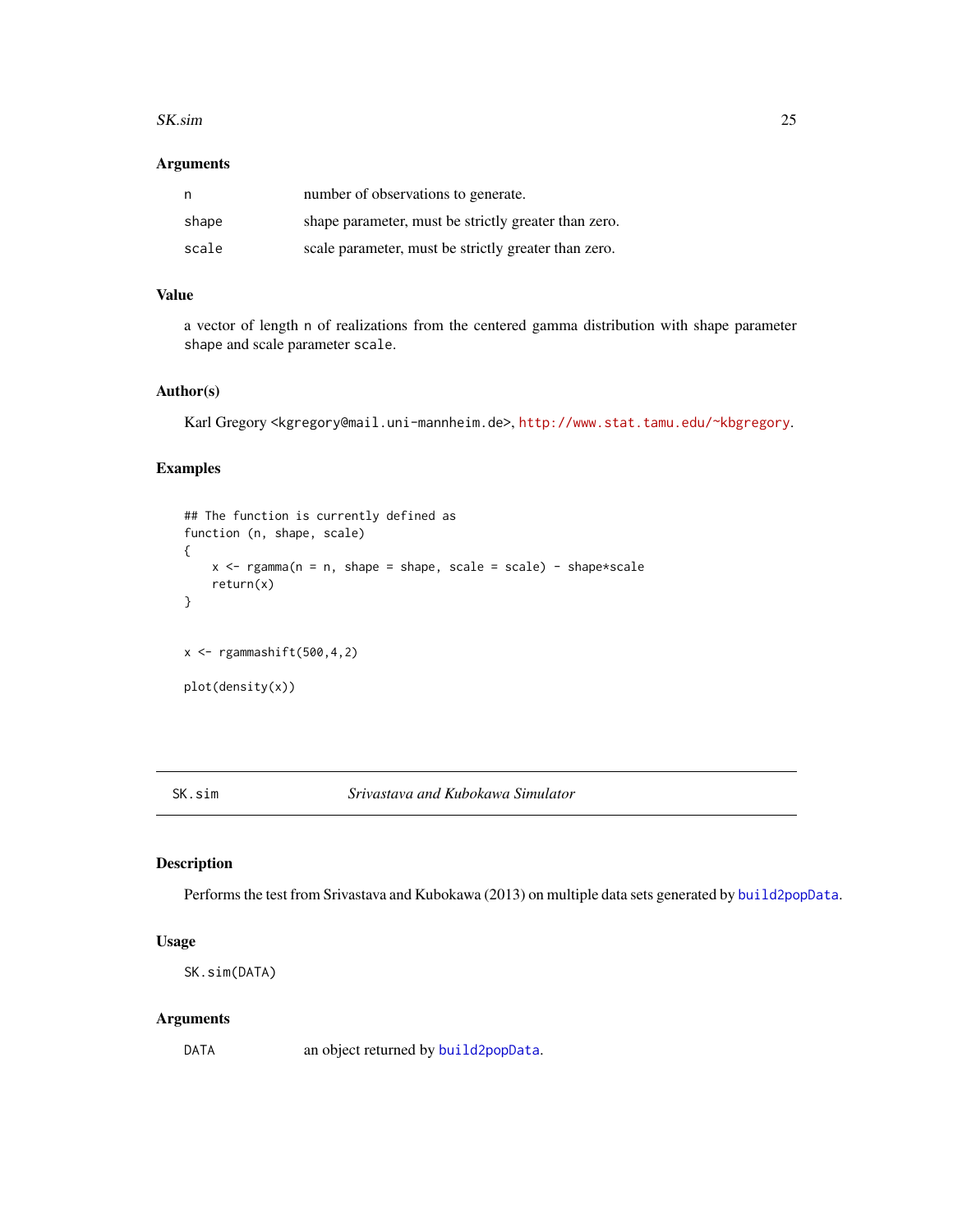#### Value

A data frame with columns

| TSvalues | values of the test statistic. |
|----------|-------------------------------|
| pvalues  | the p values.                 |

# Author(s)

Karl Gregory <kgregory@mail.uni-mannheim.de>, <http://www.stat.tamu.edu/~kbgregory>.

# References

Srivastava, M. S. and Kubokawa, T. (2013). Tests for multivariate analysis of variance in high dimension under non-normality. *Journal of Multivariate Analysis* 115, 204216.

# See Also

[SK.test](#page-26-1)

#### Examples

```
## Not run:
DATA <-build2popData(
n = 15,
m = 20,
p = 500,muX = rep(0,500),
muY = rep(0,500),
commoncov = FALSE,
VarScaleY = 1,
dep = "ARMA",
ARMAparms = list(coefs=list(ma=c(.2,.3) , ar=c(.4,-.1))),
LRparm = .75,S = 25,innov = function(n,...) rnorm(n,0,1),
heteroscedastic=TRUE,
het.diag = diag(.1 + rexp(500,1/2))
\mathcal{L}SK.sim(DATA)
```
## End(Not run)

<span id="page-25-0"></span>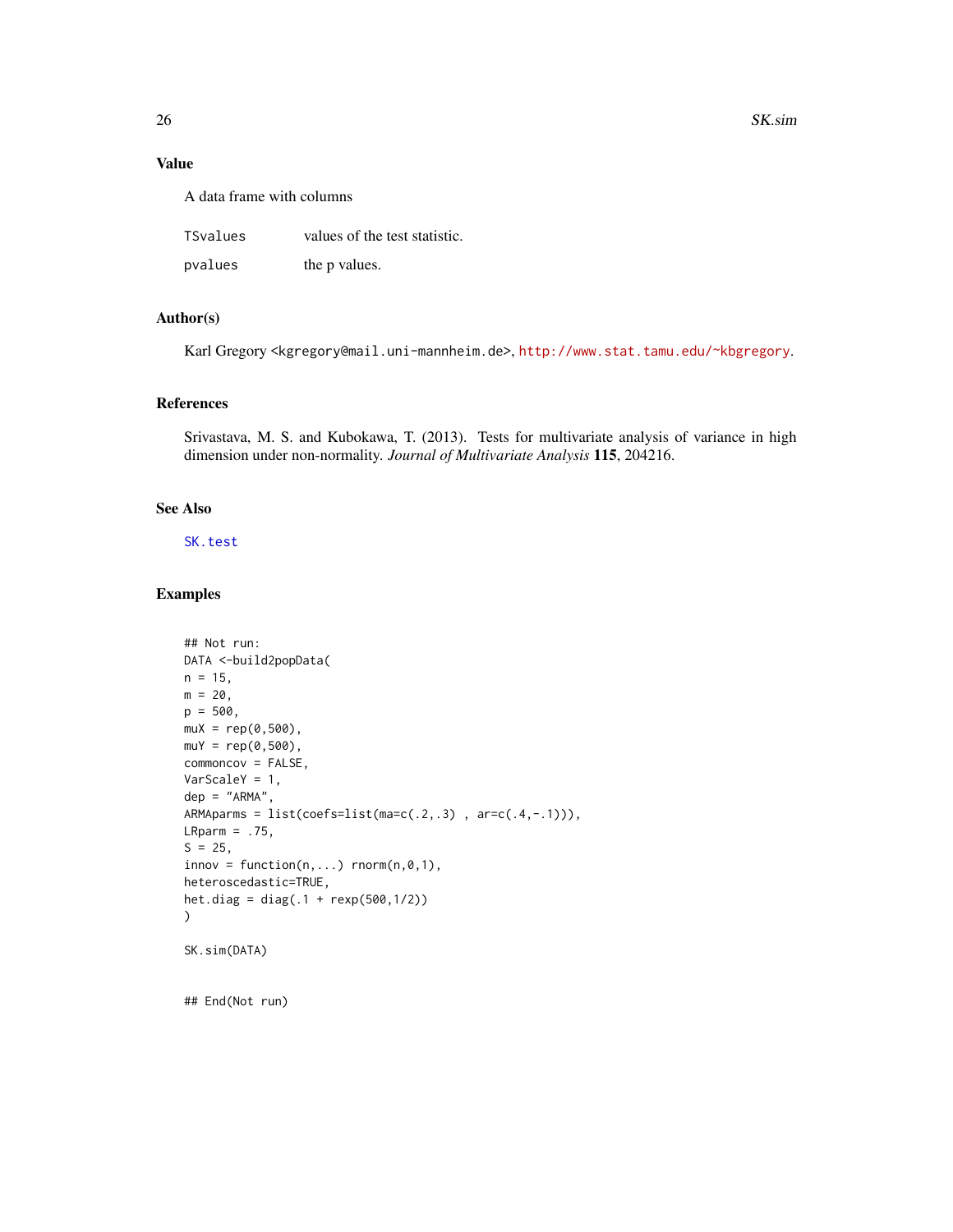<span id="page-26-1"></span><span id="page-26-0"></span>

# Description

Performs the test from Srivastava and Kubokawa (2013) for the equality of two p by 1 population mean vectors given samples of sizes n and m.

# Usage

SK.test(X, Y)

#### Arguments

| χ | the n by p data matrix for sample one. |
|---|----------------------------------------|
| Υ | the m by p data matrix for sample two. |

#### Value

| TSvalue | the value of the test statistic.              |
|---------|-----------------------------------------------|
| pvalue  | the two-sided p-value for the test statistic. |

### Author(s)

Karl Gregory <kgregory@mail.uni-mannheim.de>, <http://www.stat.tamu.edu/~kbgregory>.

# References

Srivastava, M. S. and Kubokawa, T. (2013). Tests for multivariate analysis of variance in high dimension under non-normality. *Journal of Multivariate Analysis* 115, 204216.

# See Also

[SK.sim](#page-24-1)

```
## Not run:
data(chr1qseg)
impute < - function(x){
x[which(is.na(x))] <- mean(x,na.rm=TRUE)
return(x)
}
X <- apply(chr1qseg$X,2,impute)
```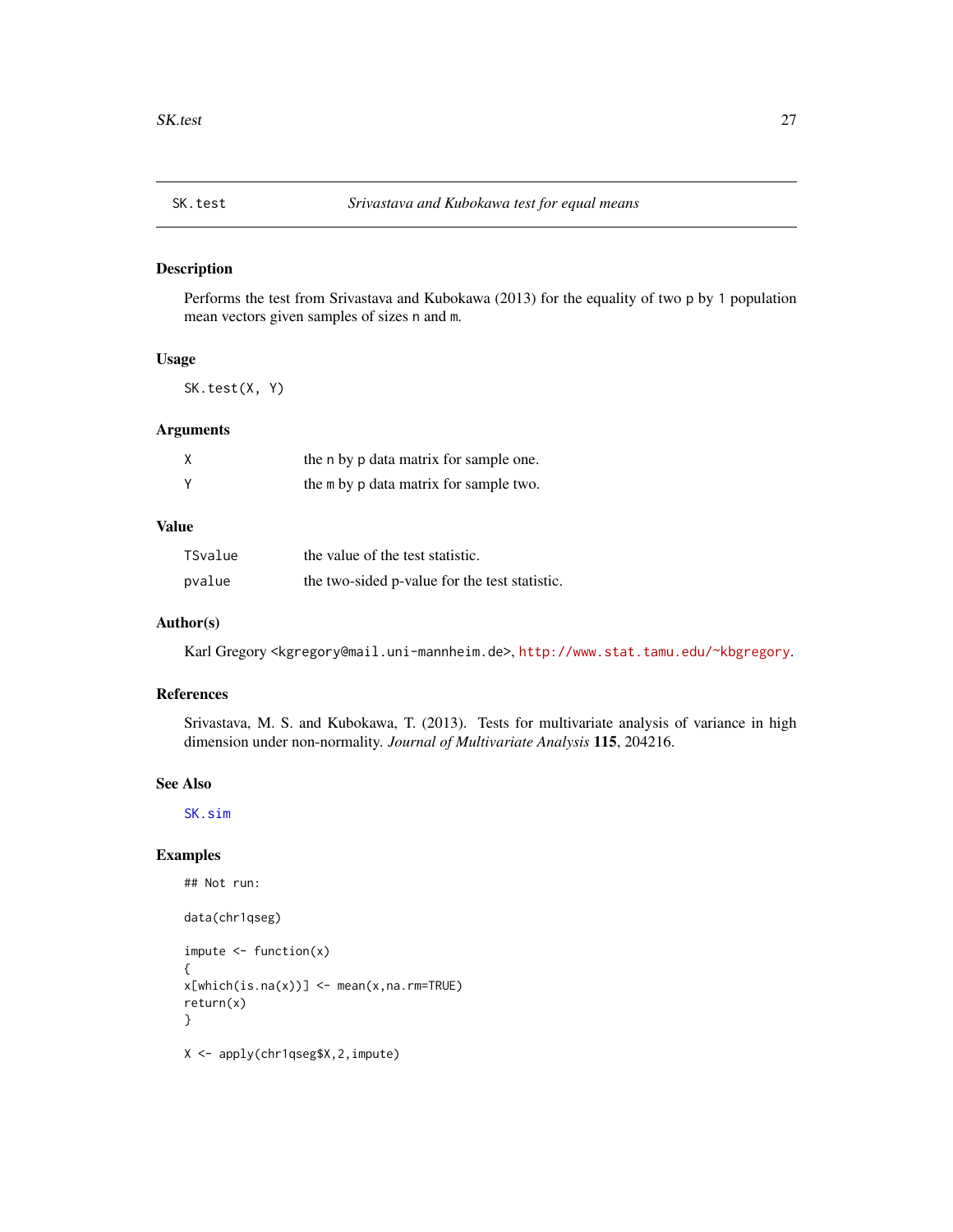Y <- apply(chr1qseg\$Y,2,impute)

SK.test(X,Y)

## End(Not run)